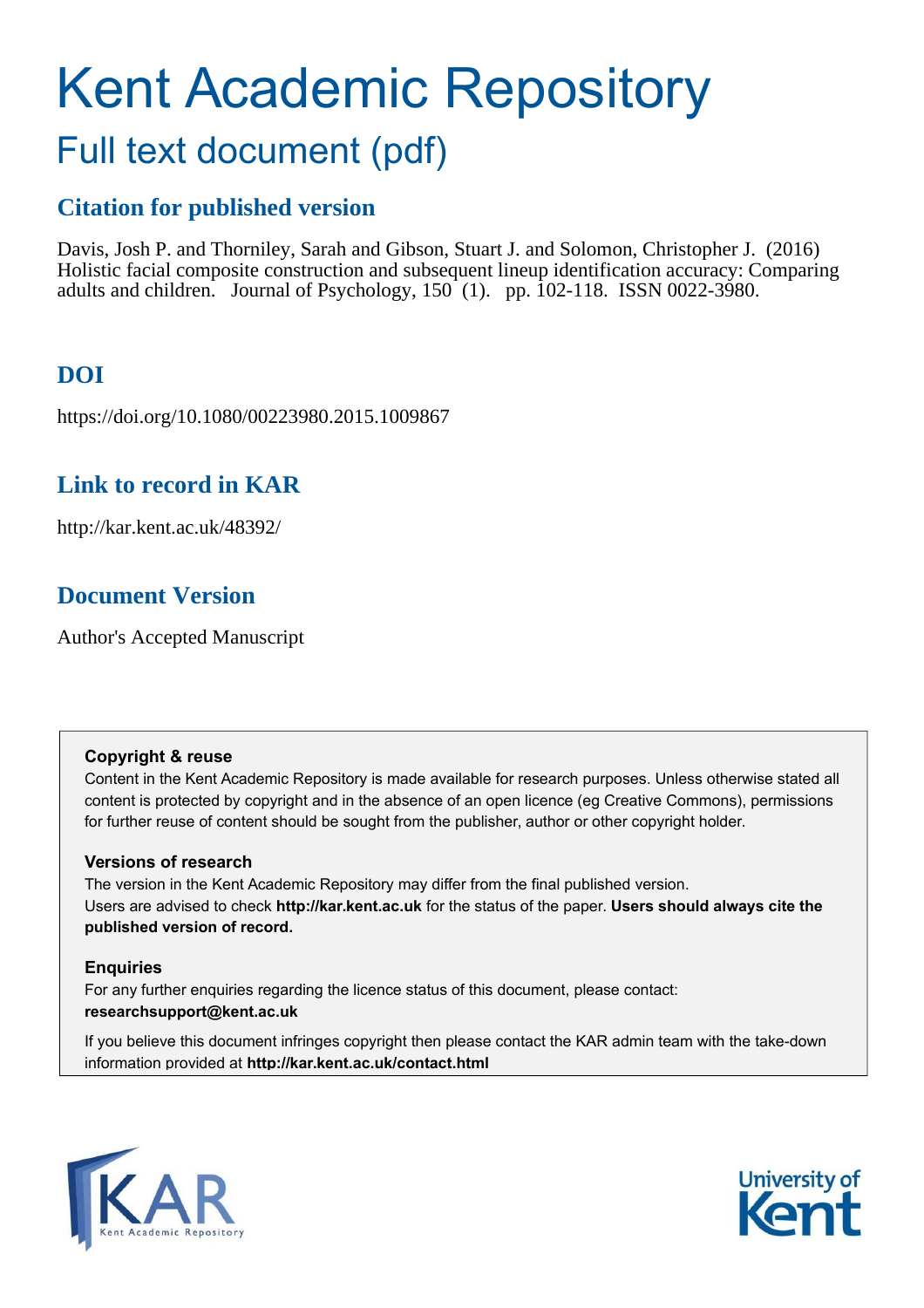This article was downloaded by: [ University of Greenwich] On: 25 February 2015, At: 09: 58 Publisher: Routledge I nform a Ltd Registered in England and Wales Registered Num ber: 1072954 Registered office: Mortim er House, 37-41 Mortim er Street, London W1T 3JH, UK





# **The Journal of Psychology: Interdisciplinary and Applied**

Publication details, including instructions for authors and subscription information: http://www.tandfonline.com/loi/virl20

# **Holistic Facial Composite Construction and Subsequent Lineup Identification Accuracy: Comparing Adults and Children**

Josh P. Davis<sup>a</sup>, Sarah Thorniley<sup>a</sup>, Stuart Gibson<sup>b</sup> & Chris Solomon<sup>b</sup>

<sup>a</sup> University of Greenwich

<sup>b</sup> University of Kent Published online: 23 Feb 2015.

**To cite this article:** Josh P. Davis, Sarah Thorniley, Stuart Gibson & Chris Solomon (2015): Holistic Facial Composite Construction and Subsequent Lineup Identification Accuracy: Comparing Adults and Children, The Journal of Psychology: Interdisciplinary and Applied, DOI: [10.1080/ 00223980.2015.1009867](http://www.tandfonline.com/action/showCitFormats?doi=10.1080/00223980.2015.1009867)

**To link to this article:** [http:/ / dx.doi.org/ 10.1080/ 00223980.2015.1009867](http://dx.doi.org/10.1080/00223980.2015.1009867)

### PLEASE SCROLL DOWN FOR ARTICLE

Taylor & Francis m akes every effort to ensure the accuracy of all the inform ation (the "Content") contained in the publications on our platform . However, Taylor & Francis, our agents, and our licensors m ake no representations or warranties whatsoever as to the accuracy, completeness, or suitability for any purpose of the Content. Any opinions and views expressed in this publication are the opinions and views of the authors, and are not the views of or endorsed by Taylor & Francis. The accuracy of the Content should not be relied upon and should be independently verified with prim ary sources of inform ation. Taylor and Francis shall not be liable for any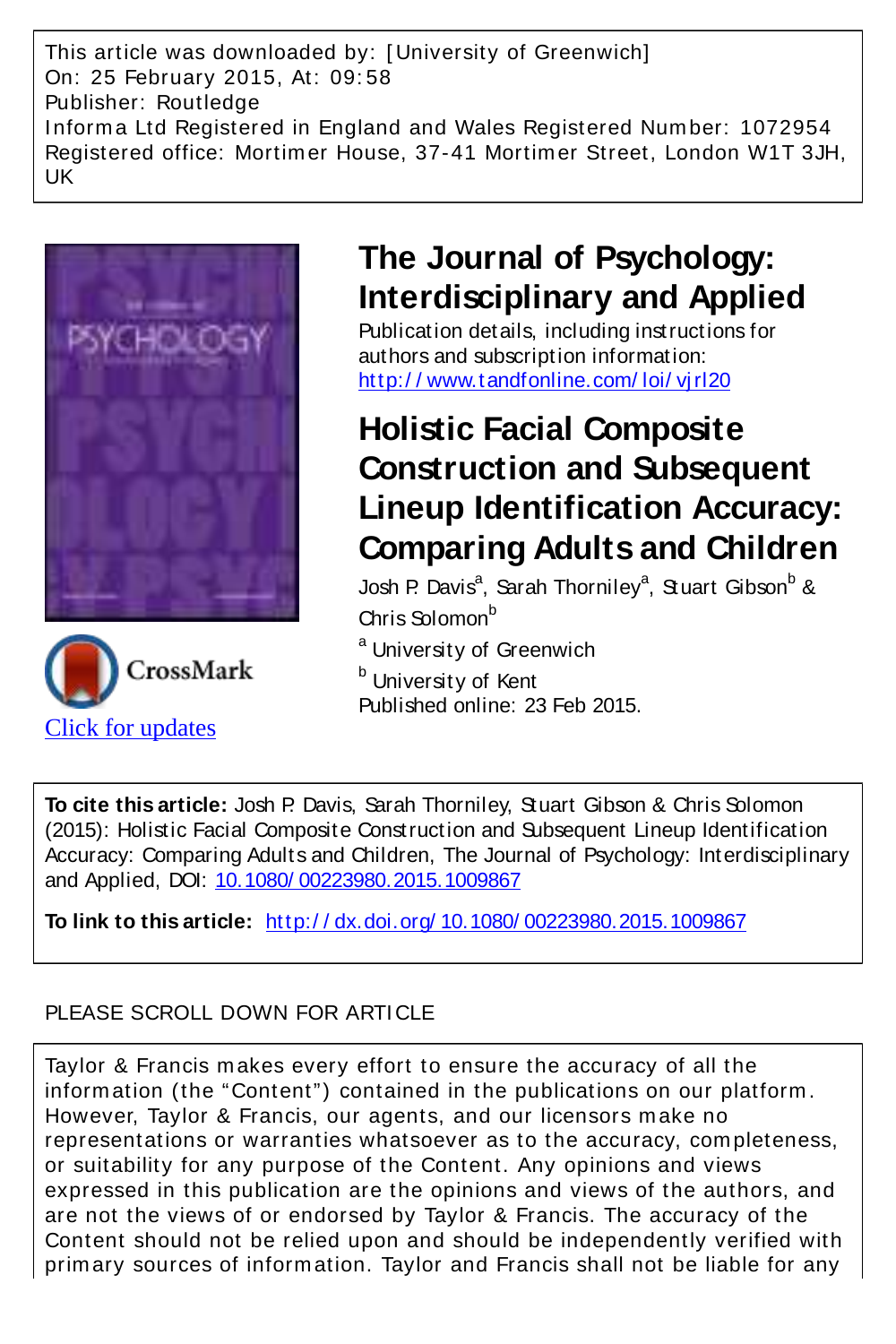losses, actions, claims, proceedings, demands, costs, expenses, damages, and other liabilities whatsoever or howsoever caused arising directly or indirectly in connection with, in relation to or arising out of the use of the Content.

This article m ay be used for research, teaching, and private study purposes. Any substantial or system atic reproduction, redistribution, reselling, loan, sub-licensing, system atic supply, or distribution in any form to anyone is expressly forbidden. Term s & Conditions of access and use can be found at http://www.tandfonline.com/page/terms-and-conditions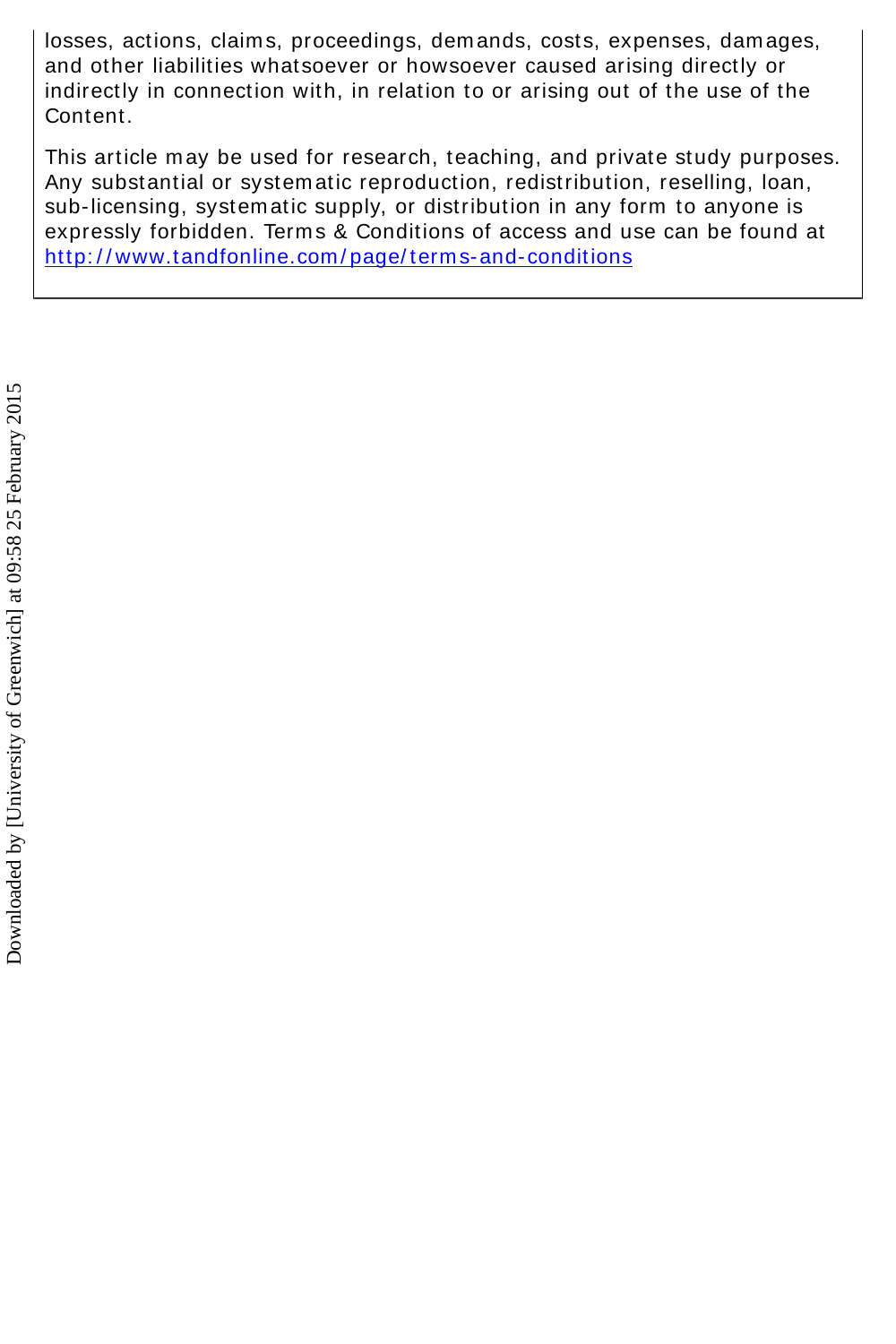*The Journal of Psychology*, 2015, *00*(0), 1–20 Copyright © 2015 Taylor & Francis Group, LLC<br>doi: 10.1080/00223980.2015.1009867

# Holistic Facial Composite Construction and Subsequent Lineup Identification Accuracy: Comparing Adults and Children

JOSH P. DAVIS SARAH THORNILEY *University of Greenwich*

STUART GIBSON CHRIS SOLOMON *University of Kent*

ABSTRACT. When the police have no suspect, they may ask an eyewitness to construct a facial composite of that suspect from memory. Faces are primarily processed holistically, and recently developed computerized holistic facial composite systems (e.g., EFIT-V) have been designed to match these processes. The reported research compared children aged 6–11 years with adults on their ability to construct a recognizable EFIT-V composite. Adult constructor's EFIT-Vs received significantly higher composite-suspect likeness ratings from assessors than children's, although there were some notable exceptions. In comparison to adults, the child constructors also overestimated the composite-suspect likeness of their own EFIT-Vs. In a second phase, there were no differences between adult controls and constructors in correct identification rates from video lineups. However, correct suspect identification rates by child constructors were lower than those of child controls, suggesting that a child's memory for the suspect can be adversely influenced by composite construction. Nevertheless, all child constructors coped with the demands of the EFIT-V system, and the implications for research, theory, and the criminal justice system practice are discussed.

Keywords: eyewitness identification, child witnesses, holistic facial composite, EFIT-V, video lineup

*Address correspondence to Dr. Josh P. Davis, Department of Psychology, Social Work and Counselling, University of Greenwich, Eltham, London SE9 2UG; j.p.davis@gre.ac.uk (e-mail).*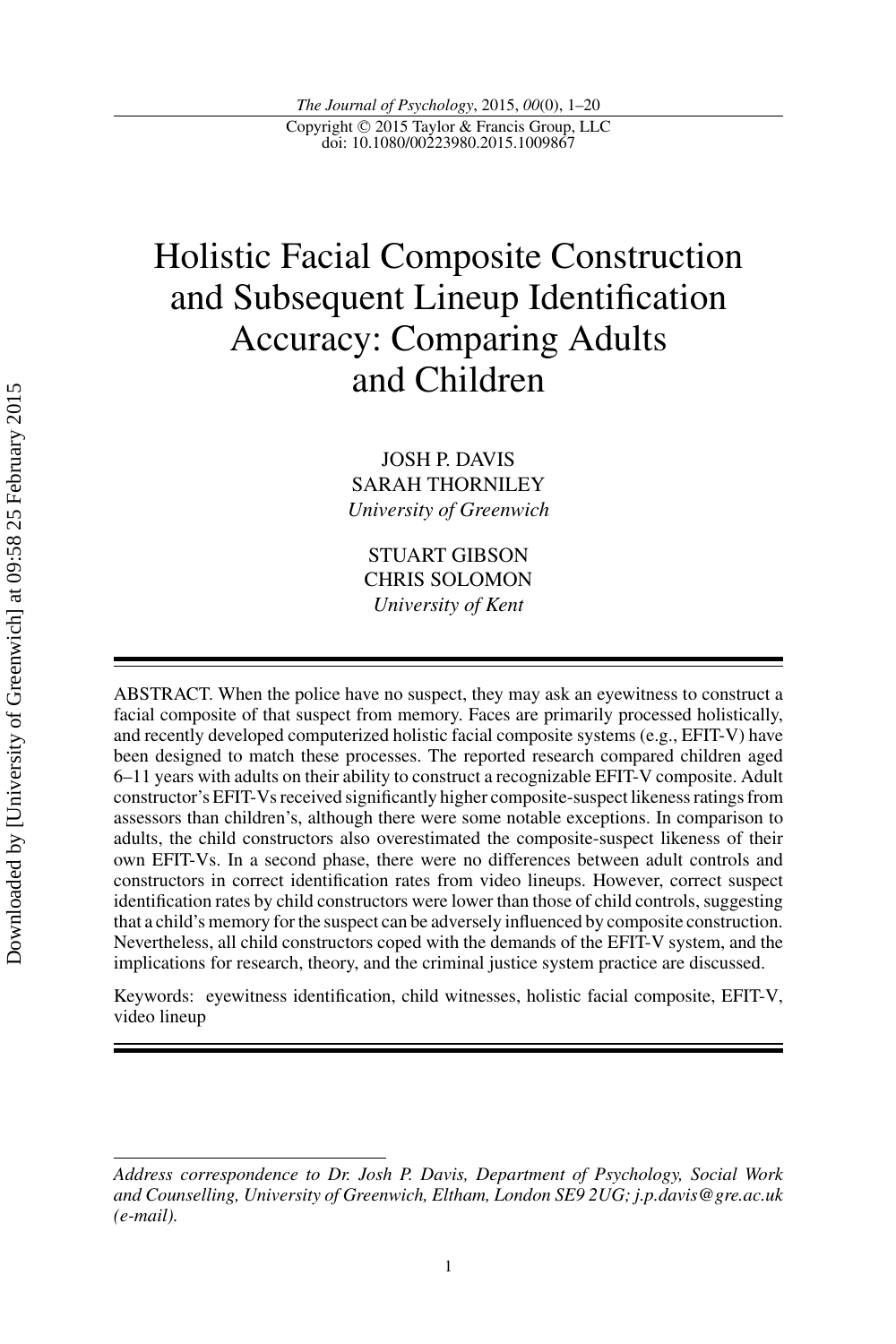#### **Introduction**

THE FIRST STEP IN AN INVESTIGATION, when the police have no suspect, may be to ask an eyewitness to construct from memory a *facial composite* of the perpetrator with the assistance of an artist or an operator (McQuiston-Surrett, Topp, & Malpass, 2006). The aim is that someone familiar with that suspect will recognize them from the composite. *Feature-based* facial composite systems, developed in the twentieth century (e.g., E-FIT, FACES; Identikit, Photo-FIT; see Davies & Valentine, 2007 for a review), require constructor-witnesses to verbally describe the suspect, and to select individual facial features in order to assemble a final composite of the suspect's face. Composite recognizability, which can be measured by naming accuracy or by ratings of composite-suspect likeness, is partly dependent on description quality (Davies, Shepherd, Shepherd, Flin, & Ellis, 1986; Koehn & Fisher, 1997), and many people, particularly children, find providing a description difficult (Finger & Pezdek, 1999; Paine, Pike, Brace, & Westcott, 2008). Individual feature recognition also conflicts with our propensity to process faces *holistically* as a Gestalt (Tanaka & Farah, 1993; Tanaka & Sengco, 1997). Therefore, perhaps unsurprisingly, adult constructor's feature-based composites are often a poor likeness of the suspect (e.g., Davies & Valentine; Hasel & Wells, 2007), and children's are normally worse (e.g., Flin, Markham, & Davies, 1989). This may be a consequence of children's less matured face recognition ability (e.g., Shapiro & Penrod, 1986), as well as their limited vocabulary with which to describe the suspect's appearance and features (Paine et al.). These factors have meant that the police in the UK have historically been reluctant to ask children under 10-years-of-age to construct a feature-based composite (Paine et al.).

Recently developed *holistic* composite systems designed to promote the *recognition* of whole faces may offer a solution (e.g., EFIT-V: Solomon, Gibson, & Maylin, 2012; EvoFIT: Frowd et al., 2005). Indeed, adult constructed holistic composites are often more recognizable than feature-based composites (Davis, Sulley, Solomon, & Gibson, 2010; Frowd et al., 2005). Field studies of real police investigations have also found that force-wide implementation of a holistic system to replace a feature-based system can increase suspect identification rates (e.g., Frowd et al., 2010; Solomon et al.). Most UK police forces and many worldwide, regularly employ holistic systems, and yet, no published empirical research has examined whether holistic system technology is suitable for use with child eyewitnesses.

Therefore, the primary aim of the research described in this article was to fill this gap in empirical knowledge. Children of 6–11 years-of-age and a comparison group of adults, constructed from memory a composite of an actor "*suspect*" using the holistic system EFIT-V. They were assisted by a system operator. In a real investigation, if the police locate a suspect, a witness, including those who have constructed a composite, may be asked to view an identity parade or lineup to see if they can identify the offender. Recent research suggests that EFIT-V construction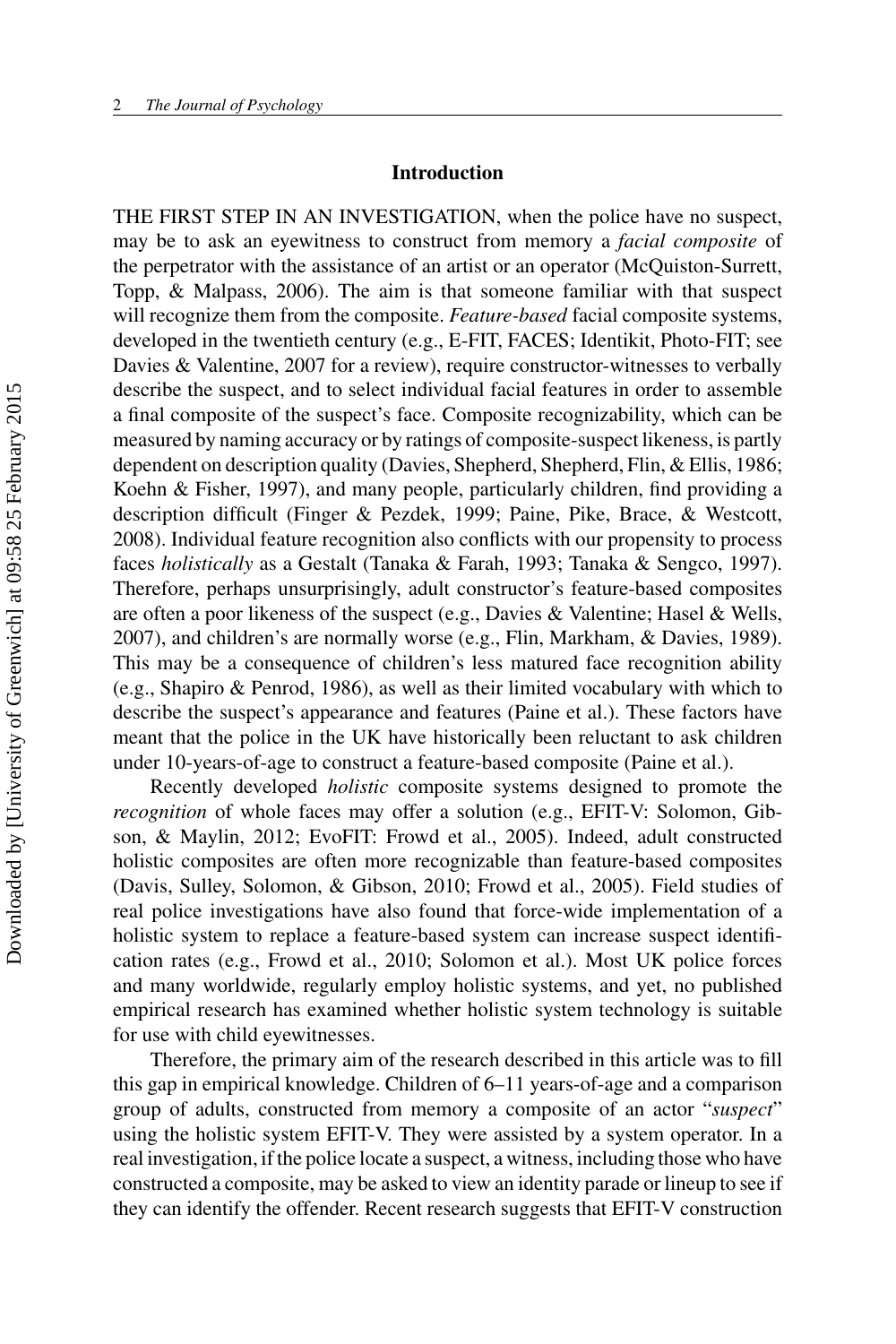enhances subsequent adult's lineup accuracy (Davis, Gibson, & Solomon, 2014), and a secondary aim of the current study was to examine whether similar effects would be found with children. A final aim was to assess whether constructor's selfassessments of composite-suspect similarity are grounded in objectivity, as these might be used to decide whether to place investigative weight on a composite.

#### **Age-Effects in Composite Construction**

Evidence suggests that the face recognition ability of children improves as they mature (Bruce et al., 2000), and that this may generalize to facial composite construction (e.g., Flin et al., 1989). However, only three previous studies examining children's feature-based composite construction ability have included an adult comparison group (Flin et al., 1989; Kehn, Renken, Gray, & Nunez, 2014; Paine et al., 2008), important for establishing whether composite recognizability is age-related, or down to system limitations, as adult's feature-based composites are often poor anyway. Flin et al. (1989) found that adults produced the most recognizable Photo-FITs followed consecutively by children of 11–12 years and 8–9 years. Paine et al. also found a positive relationship between constructor age and E-FIT recognizability in children aged 6, 8, and 10–years and adults. Last, Kehn et al. found a positive relationship between constructor age and FACES recognizability in constructors between the ages of 5 and 17 years, at which age, composite recognizability matched those produced by adults. Of studies with no adult controls, Davies*,* Tarrant, and Flin (1989) found no differences in Photo-FITs constructed by 6–7 or 10–11 year old children. In contrast, Schwartz-Kenney, Norton, Chalkey, Jewett, and Davis (1996) found that 8–9 year-olds constructed more recognizable Identikits than 5–6 year-olds.

One theoretical explanation for these developmental differences is that adults and older children may be more sensitive than young children to the configurational properties of faces (Farah, Wilson, Drain, & Tanaka, 1998). Four-year-old children can *detect* changes to the configurations between facial features (e.g., de Heering, Houthuys, & Rossion, 2007; Tanaka, Kay, Grinnell, Stansfield, & Szechter, 1998). However, this ability is linked to the *recognition* of configurational changes, and younger children are less efficient at processing tasks involving the *encoding* of facial configurations (Cassia, Picozzi, Kuefner, Bricolo, & Turati, 2009; Farah et al.), a fundamental requirement in the production of a feature-based facial composite. As holistic composite production primarily requires whole face recognition, and there is less emphasis on feature-by-feature encoding; it suggests that, like adults, children may find a holistic system advantageous. Crucially, it is not essential to provide a detailed initial verbal description, and possibly for this reason, adults with intellectual disabilities can construct higher quality holistic than feature-based composites (Gawrylowicz, Gabbert, Carson, Lindsay, & Hancock, 2012), and this benefit would be expected to transfer to children as well.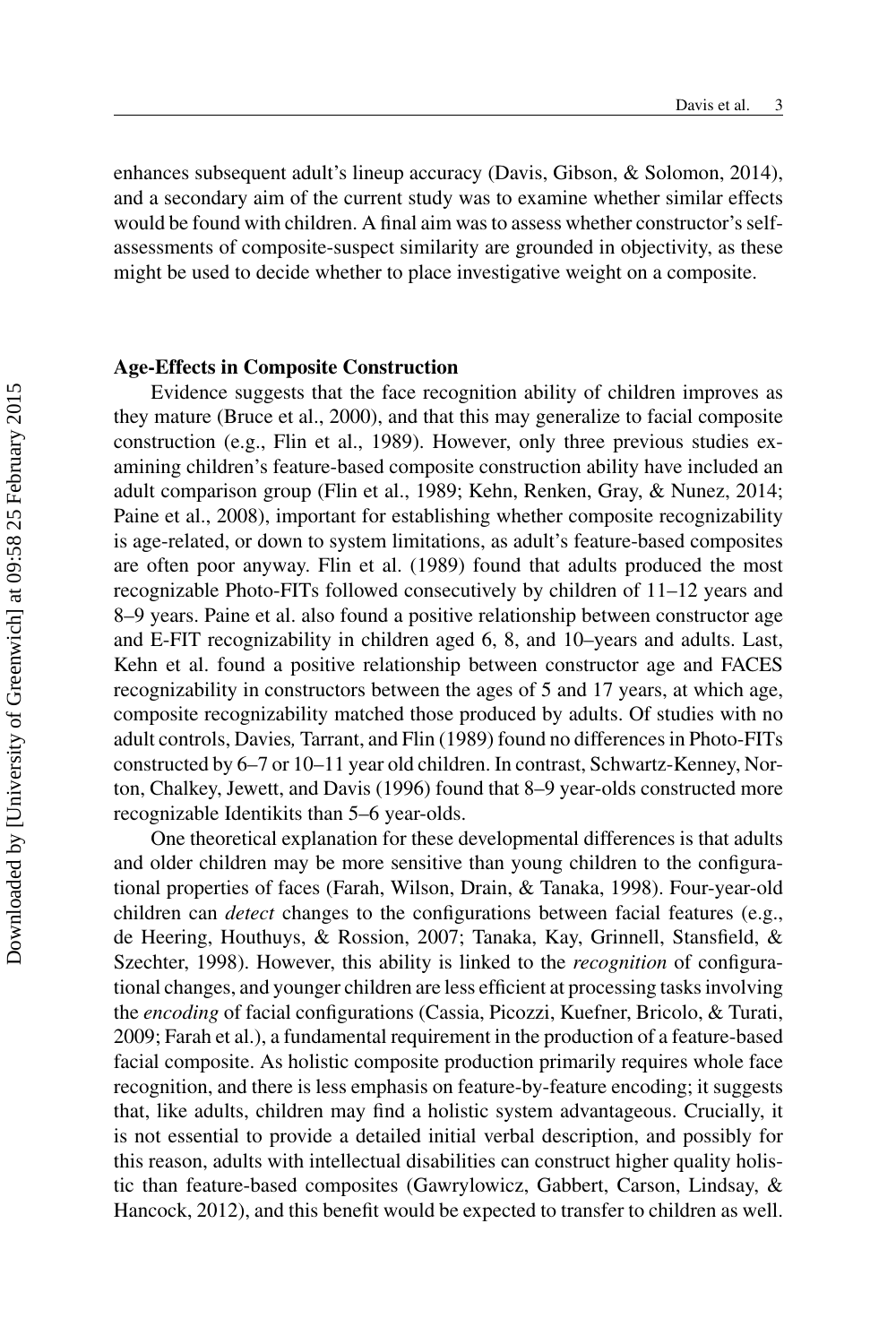#### **Composite Construction and Lineup Identification**

In the current study, after constructing an EFIT-V, constructors subsequently viewed a video lineup with the aim of identifying the suspect seen in the initial video. Some previous research has found that face recognition and identification accuracy can be enhanced by creating a composite of that face (e.g., Davis et al., 2014; for a meta-analysis see Meissner & Brigham, 2001). In contrast, other research, all employing feature-based systems, has found that composite construction impairs subsequent identification performance (e.g., Davies, Ellis, & Shepherd, 1978; Kempen & Tredoux, 2012; Wells, Charman, & Olson, 2005), particularly if the composite looks nothing like the face it is supposed to depict (Wells et al.). This suggests that for constructors, a facial composite may provide a more salient memory than that of the original suspect. Children's memory is more susceptible to interfering information than adults (Coxon & Valentine, 1997), and as their composites tend to be of worse quality, this suggests that child constructors may be at an increased risk of making an incorrect identification from a lineup. Paine et al. (2008) included a simultaneous lineup task following E-FIT production, but found no lineup accuracy differences between adult and child constructors. However, no non-composite creating controls were recruited. These are required to determine whether composite production itself influenced lineup accuracy. This was addressed in the current research, as the lineup identification performance of the constructors was compared with age-matched non-composite creating controls. A large body of previous research has revealed that correct suspect identification rates from a lineup do not differ between non-composite constructing adults and children, although, if the suspect is not present in the lineup, children tend to make more incorrect identifications (e.g., Havard & Memon, 2013; Parker & Carranza, 1989). The design of the current research, therefore, allowed an examination of whether composite construction differentially influenced correct suspect identification rates by child and adult constructors.

#### **Constructor Assessments of Composite Recognizability**

In an investigation, the police will have no objective measure as to whether a facial composite is a good suspect likeness or not. Even if a suspect is subsequently identified, charged and/or sentenced, the "ground truth" of whether that suspect is guilty or not cannot always be guaranteed. Decisions by the investigating team as to the evidential weight that should be placed on a composite during an investigation will often partly be based on the *subjective* opinion and feedback of the system operator as to whether they think the composite is likely to be recognized. If an operator believes that they have worked with a "good" constructor, confident that they have reproduced an accurate suspect likeness, they will be more likely to recommend the composite is distributed and publicized. The operators will probably base this opinion on past experience, but just as importantly, from feedback from the constructor—who will normally provide an informal assessment of satisfaction with their final composite. However, few constructors will have previously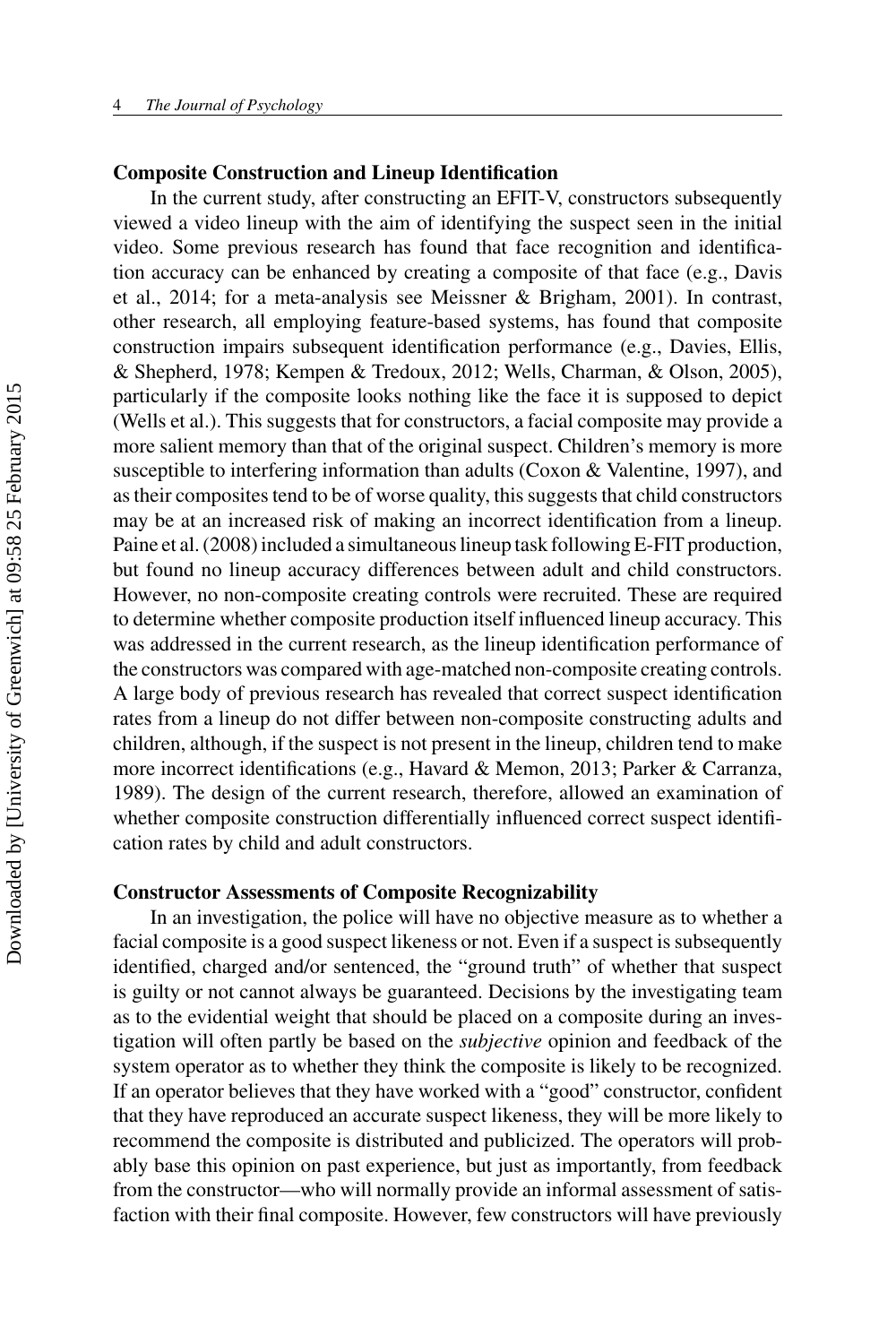constructed a composite and it is unclear whether they can actually provide an informed opinion.

Therefore, the final aim of the current research was to assess whether constructor's self-assessments of composite-suspect similarity are grounded in objectivity, as well as whether such assessments are influenced by age. From their memory of the suspect, the EFIT-V's were self-rated by their constructors for compositesuspect likeness, as well as the likelihood that they would be recognized by someone familiar. As an independent measure of composite recognizability, an additional group of assessors, some of whom were highly familiar with the suspects, also provided composite-suspect likeness ratings.

#### **Summary and Hypotheses**

In summary, adult and child constructors constructed an EFIT-V of a suspect from memory and then subsequently attempted to identify that suspect from a video lineup. To measure the influence of EFIT-V construction on outcomes, non-composite creating age-matched controls also attempted to identify the suspect from a lineup. From composite-suspect likeness ratings provided by independent assessors, and by the constructors themselves, the recognizability of the EFIT-Vs constructed by adults and children were compared.

We derived the following hypotheses:

- 1. Based on the applied assumptions that constructor's self-assessments of composite recognizability are based on objectivity, it was predicted that there would be a positive relationship between the constructor's ratings of the recognizability of their own EFIT-Vs and those provided by the independent assessors.
- 2. Consistent with previous research finding that facial composites constructed by adults are of higher quality than those by children (e.g., Flin et al., 1989; Paine et al.*,* 2008), we predicted that ratings of compositesuspect similarity provided by the constructors and independent assessors would be higher for EFIT-Vs produced by adult than by child constructors.
- 3. Based on previous research finding that adult identification of faces is enhanced by previously constructing a composite of that face (Meissner & Brigham, 2001), particularly when using EFIT-V (Davis et al., 2014), we hypothesized that when viewing video line-ups, rates of correct suspect identification would be higher by adult constructors than by adult controls who did not create a composite.
- 4. Consistent with a large body of research (e.g., Havard & Memon, 2013; Parker & Carranza, 1989), no differences in correct suspect identification rates from the lineups were predicted between adult and child controls.
- 5. Children's memory is more susceptible to interfering information (Coxon & Valentine, 1997), and children's composites are often of lower quality than adults. Therefore, consistent with the results of Wells et al. (2005),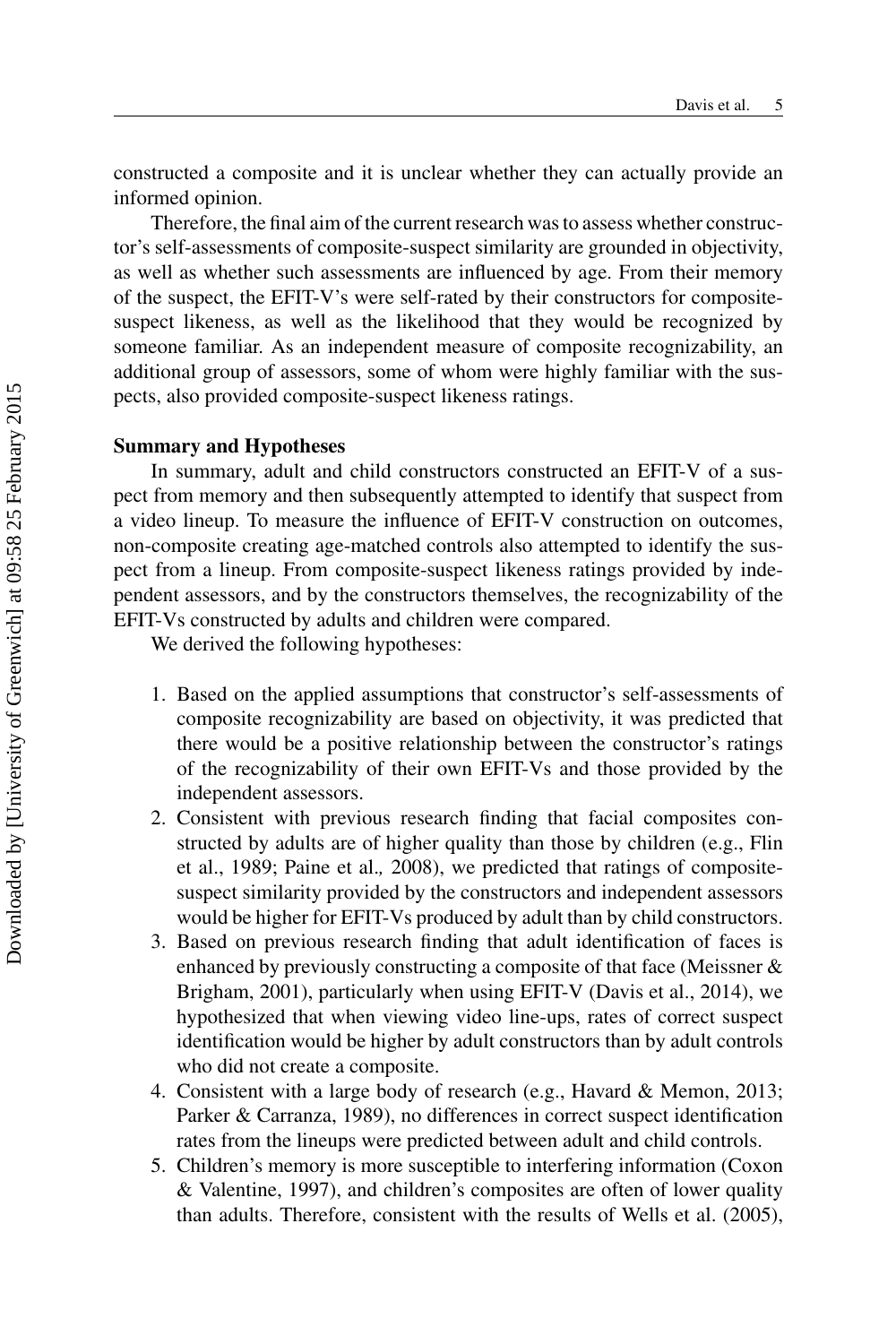| Participant role         | $\boldsymbol{n}$ | Stage 1:<br>Initial<br>Suspect<br>Video<br>Viewing | Stage 2:<br>Composite<br>Construction | Stage 3:<br>Composite-<br>Suspect<br>Similarity<br>Ratings | Stage 4:<br>Lineup<br>Identification<br>Decisions |
|--------------------------|------------------|----------------------------------------------------|---------------------------------------|------------------------------------------------------------|---------------------------------------------------|
| Constructors             |                  |                                                    |                                       |                                                            |                                                   |
| <b>Adults</b>            | 26               |                                                    |                                       |                                                            |                                                   |
| Children                 | 31               |                                                    |                                       |                                                            |                                                   |
| Controls                 |                  |                                                    |                                       |                                                            |                                                   |
| <b>Adults</b>            | 41               |                                                    |                                       |                                                            |                                                   |
| Children                 | 35               |                                                    |                                       |                                                            |                                                   |
| Assessors                |                  |                                                    |                                       |                                                            |                                                   |
| Suspect-<br>acquaintance | 42               |                                                    |                                       |                                                            |                                                   |
| Suspect-<br>unfamiliar   | 86               |                                                    |                                       |                                                            |                                                   |

who found a positive relationship between composite recognizability and lineup identification accuracy, we predicted that correct suspect identification rates by child constructors would be lower than those of child controls whose memory of the suspect could not be influenced by composite construction.

#### **Method**

#### **Design**

Table 1 provides a guide to the design, participant role and procedure. In Stage 1, constructors firstly viewed a video depicting one of two male actor *suspects*. In Stage 2, with the assistance of an operator, they constructed an EFIT-V of that suspect from memory. In Stage 3 they provided composite-suspect similarity and likelihood of recognition ratings to their own EFIT-V, based on their memory of the suspect  $(1-10)$ ; in which a high score was indicative of high similarity). At a later date, *independent* composite-suspect similarity ratings were also provided to *all* the EFIT-Vs by firstly, acquaintances of the suspects (*suspect-acquaintance)*, and secondly, by unfamiliar assessors (*suspect-unfamiliar)*. The first component of the study therefore comprised a mixed design with one between-subjects factor: *constructor age group* (*child, adult*), and one within-subjects factor: *composite assessor* (*constructor, independent*), with the dependent variable operationalized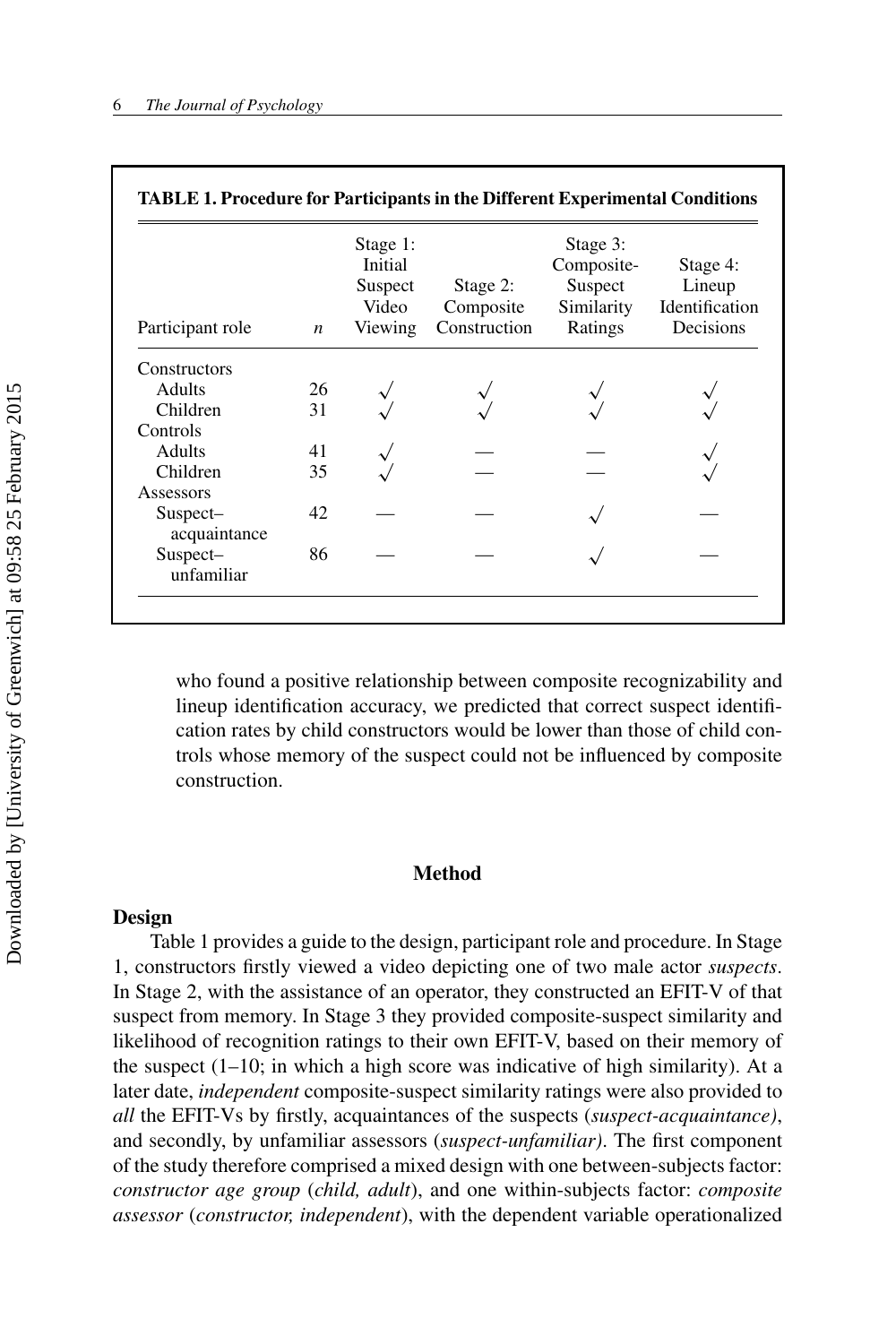on the composite-suspect similarity ratings provided to the EFITVs. It also consisted of a correlational element measuring the relationship between the ratings provided by the constructors and by the independent assessors, as a function of constructor age group.

An additional group of non-composite creating age-matched controls were recruited for the second component of the study. These participants viewed the initial suspect video in Stage 1, and then attempted to identify the suspect from the lineup in Stage 4. Outcomes from the lineup could be *correct suspect identifications*, *incorrect foil identifications* or *incorrect rejections* of the lineup. This component comprised a between-subjects design with two factors: *constructor age group* (*child, adult*) and *participant role* (*constructor, control*). The dependent variable was lineup accuracy.

#### **Participants**

Child constructors ( $n = 31,61\%$  female, age  $= 6-11, M = 8.8$  years) and controls ( $n = 35$ , 29% female, age  $= 7{\text -}10$ ,  $M = 8.6$ ) were recruited from two UK schools. Adult constructors ( $n = 26$ , 81% female,  $M = 23.5$ ) and controls ( $n =$ 41, 66% female,  $M = 24.1$ ) were undergraduate students.

The "suspects" were two 21-year-old male actors unknown to controls and constructors, matching the profile of the most likely type of unfamiliar offender to be observed by a child witness to a serious crime.

The independent EFIT-V assessors were undergraduate students. Facial composites are designed to be recognized by someone familiar with the suspect and for this purpose, one group of assessors studied on the same university module as the two suspects (*suspect–acquaintance: n* = 42). However, as participant numbers were low, a second group were recruited who were unfamiliar with the suspects (*suspect–unfamiliar: n* = 86). No data of assessor gender or age were collected.<sup>1</sup>

The female operator, and second author of this article, was an experienced classroom assistant, and was fully trained in the use of EFIT-V, having attended the one-week residential training course offered to police operators and organized by Visionmetric Ltd., the system's agent.

Additional adult *mock witnesses* (*n* = 88) were recruited for a pilot study employing the mock witness paradigm to ensure that the lineups were not biased. None participated in any other procedure reported in this article. No data of gender or age were collected.

#### **Materials**

#### **Initial Videos**

Initial videos of the two male suspects were employed (1 min each). These depicted them from the waist up typing on a computer keyboard, mainly from a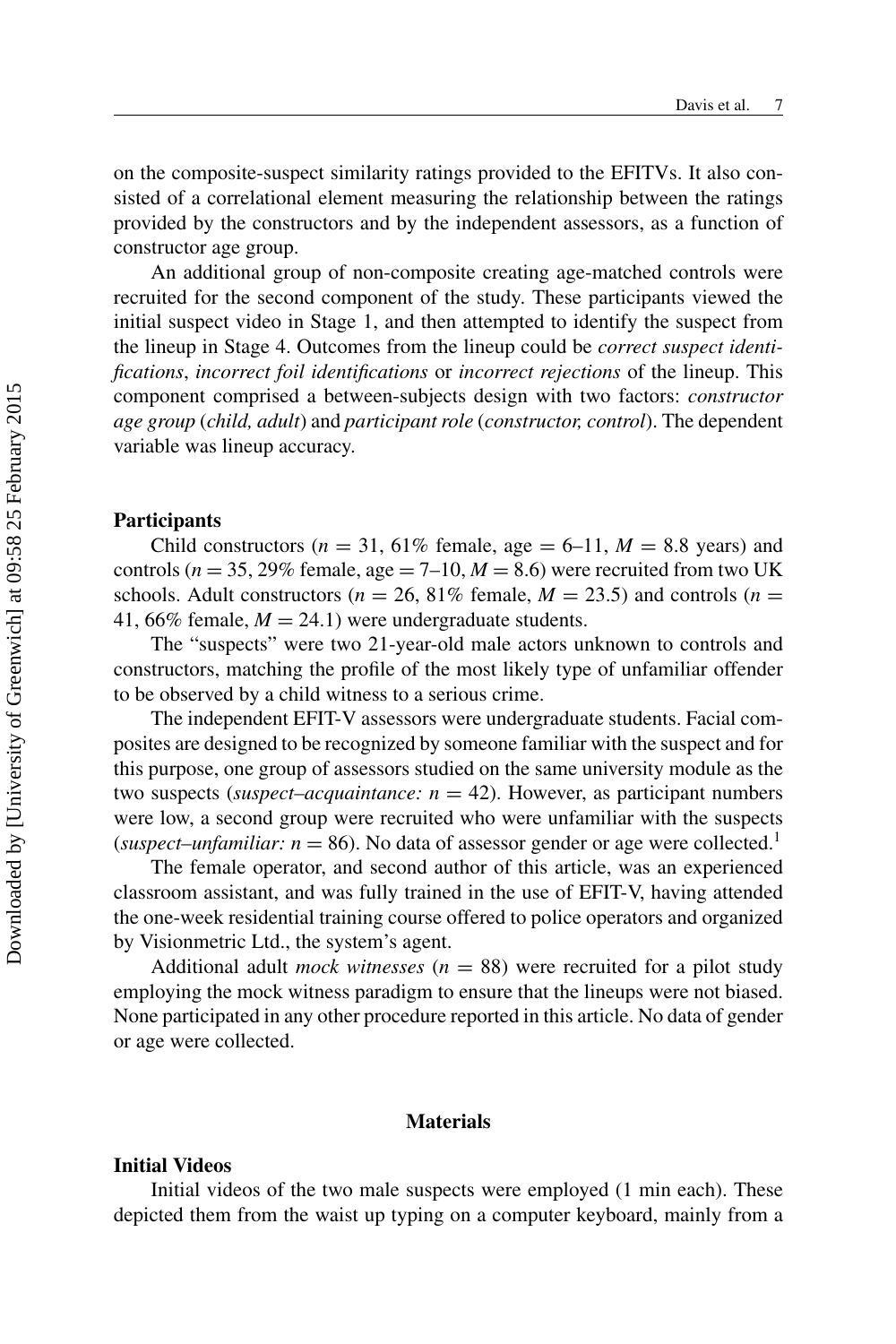three-quarters view, although each video contained at least 10-sec of the suspect directly facing the camera.

#### **Facial Composite System**

EFIT-V version 5.4 was used to construct the facial composites (Solomon et al., 2012).

#### **Constructor Composite-Suspect Likeness Ratings**

A post-composite construction questionnaire for constructors requested (1) likeness estimates of their composite to the suspect  $(1-10)$ , and  $(2)$  confidence estimates that someone familiar with the suspect would recognize them from the composite  $(1-10)$ .<sup>2</sup> In both cases, high scores were associated with ratings of high recognizability.

#### **Video Lineups and Fairness Checks**

Two PROMAT video lineups were created, one for each suspect, at a Metropolitan Police Service station by an experienced police identification suite officer following guidelines in the Police and Criminal Evidence Act (PACE, 1984, Codes of Practice, 2011, Code D). The officer filmed a 15-second video clip of each suspect featuring moving frontal, left and right profile head-and-shoulders views. He then selected eight foils from a database of over 23,000 matched with the suspects for age, ethnicity, and general appearance. Foil videos are filmed in the same environmental conditions, with the same type of camera as those of the suspects. The suspects agreed the foils were of a suitable likeness, as a suspect in a police investigation would have opportunity to do. On playback, the lineups consist of the nine sequentially presented 15-second clips, with suspects and foils randomly ordered. Each set of nine clips is required to be shown twice. A lineup member number (1–9) appears with each video clip (see Valentine, Hughes,  $\&$ Munro, 2009 for a full description of the video lineup procedure).

To ensure a lineup provides a fair test of a witness' memory, lineups should not be biased, in that the police suspect should not stand out in any way from the foils. To ensure that the current lineups were unbiased, a pilot study employing the mock witness paradigm was conducted in order to measure lineup fairness and functional size (see Tredoux, 1998). For the first step of this pilot study, four volunteers, unfamiliar with the suspects, provided a written description of both suspects from memory after viewing the initial suspect videos. These were amalgamated to produce a single modal description of each suspect.

The mock witnesses  $(n = 84)$  were then provided with the amalgamated descriptions while simultaneously viewing randomly arranged full-face lineup stills of the actor and the eight foils. They were asked to select the image best matching the description. A lineup is considered fair if the suspect is not selected more often than expected by chance. The functional size of a lineup denotes how many of the lineup members are 'plausible' in that they meet the description. A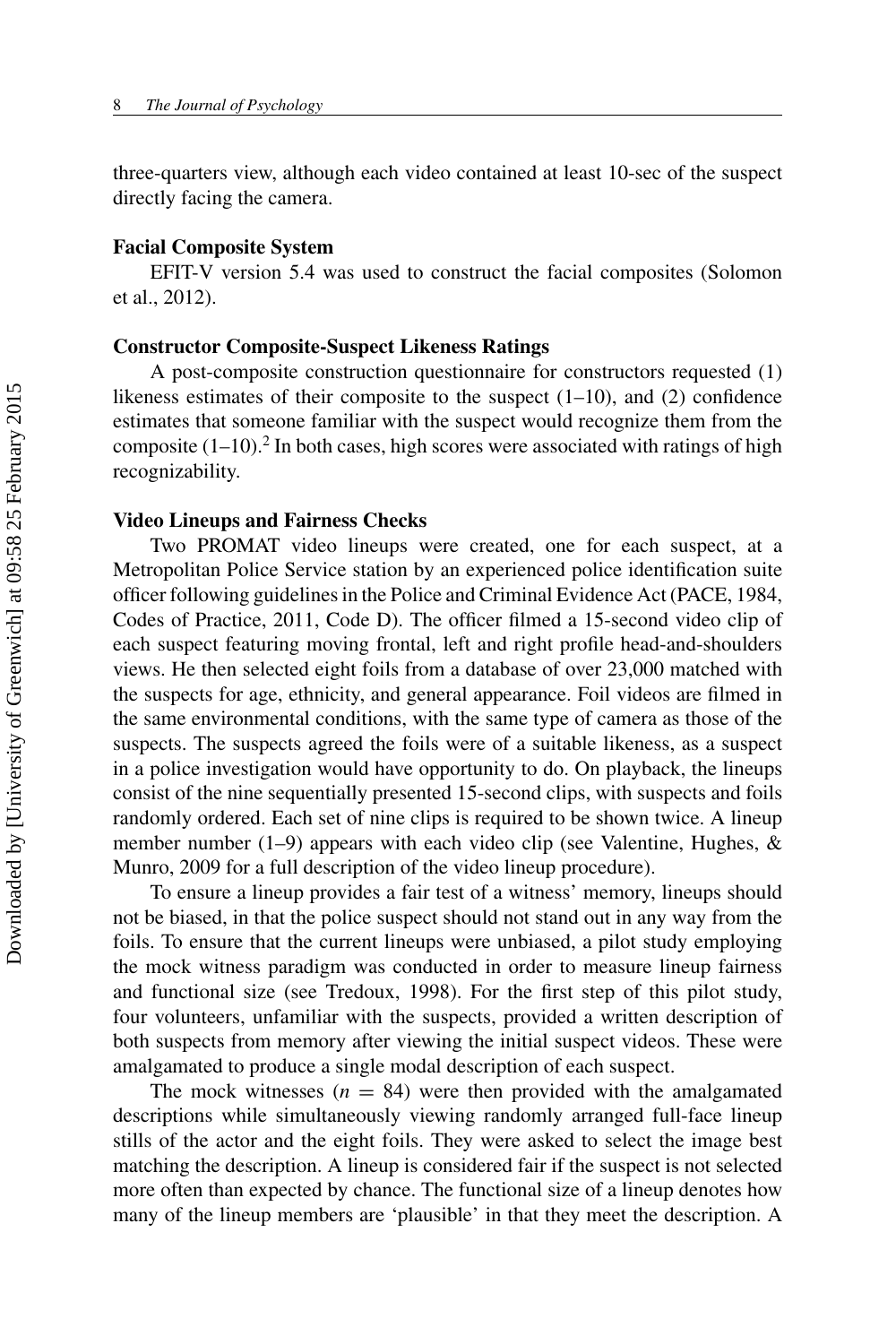value close to the total number of members in the lineup (e.g., nine) indicates that the majority are plausible and that the lineup is not biased against the suspect.

It was found that all foils were selected by at least one of the mock witnesses, and there was no evidence of bias as both Actor A and Actor B were selected by 14% of mock witnesses (1% CI:  $7\%-22\%$ ). These values did not significantly differ from chance rates of  $11.1\%$  ( $p > .05$ ) suggesting that neither suspect stood out in any way. Tredoux (1998) also demonstrated that the functional size of each lineup was fair. Indeed, based on the upper 99% CI, all of the members of the lineups of both actors were plausible, and in a real investigation would provide a fair test of a witness' memory (Actor A: 7.22; 99% CI =  $6.03-9.01$ ; Actor B: 7.84; 99% CI =  $6.78-9.29$ ).

#### **Video Lineup Questionnaire**

A lineup questionnaire recorded participants' lineup selections (yes/no), and if the response was "yes," which member of the lineup (1–9).

#### **Procedure**

All child controls and constructors participated in quiet areas within schools. The adult constructors and controls participated in a university laboratory. After providing consent/assent, controls and constructors were asked to attend to one of the two initial suspect videos in Stage 1. All were aware that they would be creating a composite of the suspect.

Shortly afterwards, and, as in a real investigation, in Stage 2, in an atmosphere designed to be conducive to making the constructors feel comfortable, the operator interviewed the constructors using elements of the Cognitive Interview (CI; see Memon, Meissner, & Fraser, 2010 for a review of the CI's positive effects on improving the quantity and quality of eyewitness testimony). In particular, the constructors were asked to provide a free recall verbal description of the suspect. The operator then demonstrated how the EFIT-V system worked and proceeded to produce an EFIT-V, under the guidance of the constructor. In case the children found EFIT-V construction too complex, the operator provided prompts (e.g., "are you happy to carry on?" and "are you still enjoying this?") to allow them to stop at any time without losing "face," and was prepared to finish if any appeared unable to understand the instructions or seemed upset. In the event, none of the children demonstrated a lack of understanding, or appeared distressed by the procedure.

The first phase in EFIT-V construction is to enter gender and ethnicity keywords (see Solomon et al., 2012 for a full description of the EFIT-V procedure). The constructor then selects a hairstyle and hair color from a large database. A series of arrays consisting of nine color computer-generated but photo-realistic whole face images possessing that hairstyle are then presented, and the constructor selects or rejects those meeting their memory of the suspect. A second array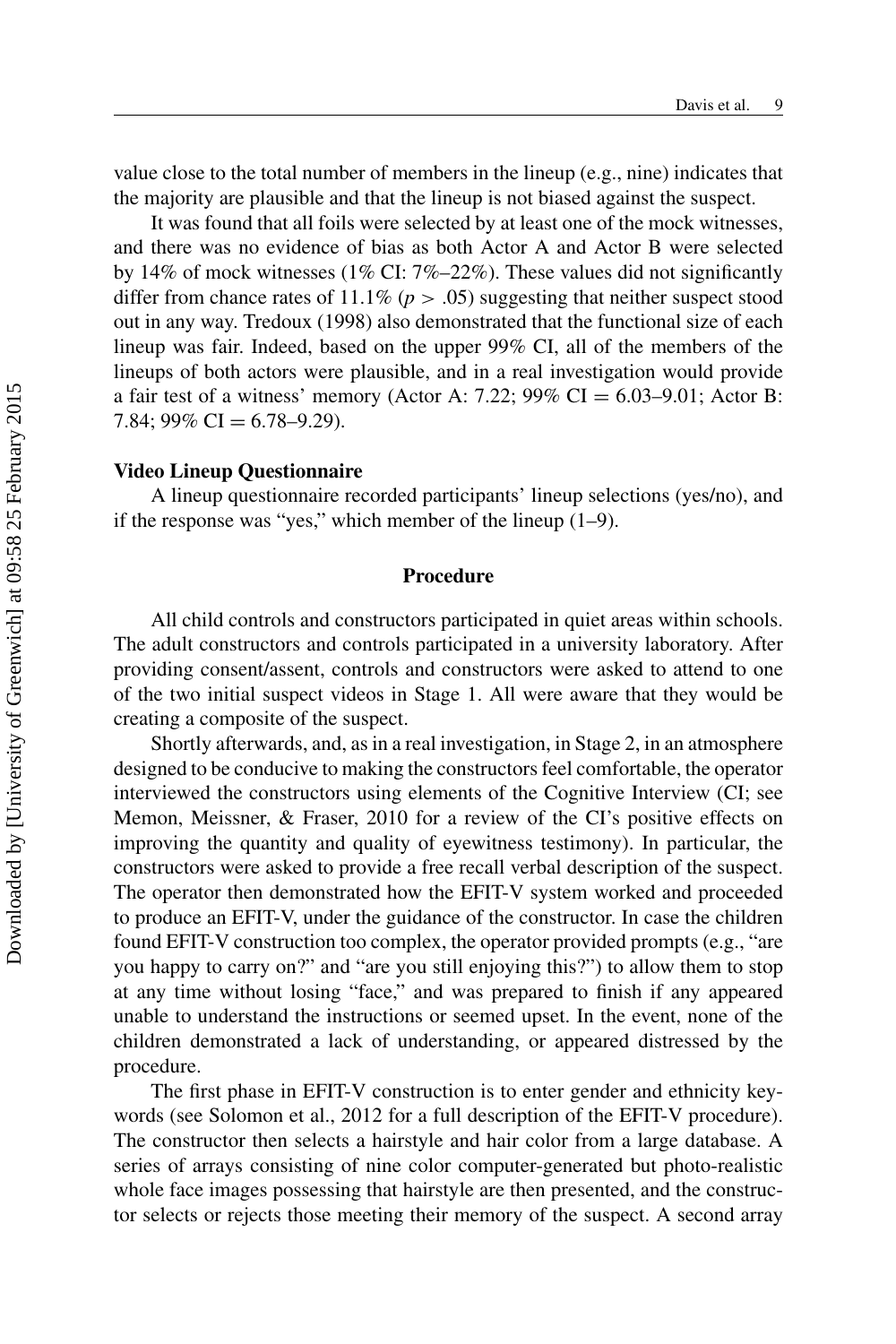is then displayed and using an interactive evolutionary algorithm, the variability of the faces within the arrays reduces as successive arrays are displayed, until, the constructor can no longer choose between them, and in a perfect scenario, the faces within the final array are highly similar to the constructor's memory of the suspect. At any phase of the process, various "holistic" sliders (e.g., age, health, skin tone) can be used to adjust facial properties, and individual feature (eyes, nose, mouth, etc.) adjustment is also possible (e.g., size, placement). Construction was finished when the constructors stated they were satisfied with the composite.

In Stage 3, the constructors were asked to verbally provide responses for the *post-composite construction questionnaire*. At a later date, the suspect-unfamiliar and suspect-acquaintance independent assessors viewed one of two counterbalanced *PowerPoint* presentations in order to provide composite-suspect similarity  $(1-10)$  ratings to all 57 composites on a response sheet. Each slide depicted one composite, and two stills from the initial suspect video.

For approximately the same time as constructors took to create an EFIT-V, controls provided a free recall description of the suspect and then they either returned to their classes (children), or were asked to wait in the laboratory (adults). Reading material was provided to the adult controls.

In Stage 4, controls and constructors viewed a video lineup containing the suspect approximately one-hour after viewing the initial suspect video. None had been informed in advance that they would be asked to take part in this stage. As required in PACE (1984, Code D) they were warned that the suspect they saw in the initial video may or may not have been present in the lineup. Upon completion, they verbally responded to the *lineup questionnaire.*

#### **Data Analysis**

All analyses were conducted using IBM SPSS. Unless otherwise reported, alpha was maintained at .05, and multiple comparisons were Bonferonni-corrected. Pearson's correlation coefficients were employed to examine the relationships between constructor and independent assessor's composite-suspect similarity ratings, with a mixed ANOVA used to examine differences between these ratings provided to children's and adult's EFIT-Vs. Hierarchical log-linear analyses and chi-square tests examined the effects of condition on lineup outcomes.<sup>3</sup>

#### **Results**

The time it takes to construct an EFIT-V was recorded. The overall mean time to construct an EFIT-V was 21.2 minutes  $(SD = 9.6)$ . However, an independent measures t-test revealed that the adult constructors took significantly longer than the child constructors ( $M = 27.7$  min,  $SD = 9.2$  vs.  $M = 15.8$  min,  $SD = 6.0$ respectively,  $t(55) = 5.87, p < .001$ .

The next set of analyses examined the first two hypotheses predicting positive relationships between the composite-suspect similarity ratings provided by the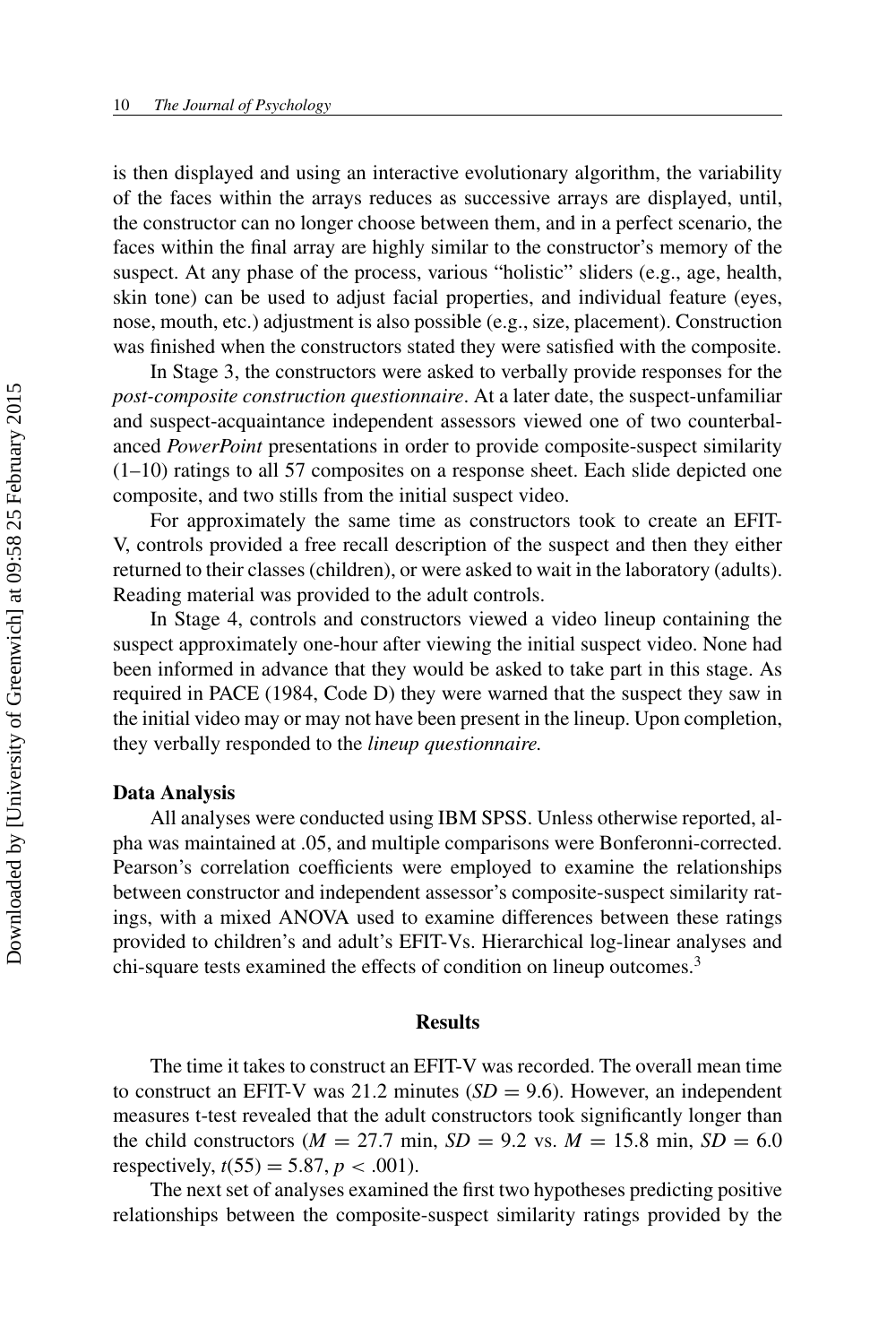**TABLE 2. Mean Combined EFIT-V Constructor's (***<sup>n</sup>* <sup>=</sup> **57) and Independent Assessor's (***<sup>n</sup>* <sup>=</sup> **128) Composite-Suspect Similarity Ratings (1–10) to the 57 EFIT-Vs as a Function of Constructor Age Group**

| Age group | n  |     | Constructions <sup>1</sup> | Independent<br>Assessors <sup>2</sup> |       |
|-----------|----|-----|----------------------------|---------------------------------------|-------|
| Adults    | 26 | 4.9 | (1.6)                      | 3.3                                   | (1.0) |
| Children  |    | 6.4 | (2.0)                      | 2.1                                   | (0.7) |

*Note.* SD in parentheses.

<sup>1</sup>Constructors ( $n = 57$ ) rated their own composite only, and the reported data are the mean combined responses as to the likeness of their EFIT-V to the suspect  $(1-10)$ , and confidence estimates that someone familiar with the suspect would recognize them from the EFIT-V  $(1-10)$ . <sup>2</sup>Combined composite-suspect similarity ratings provided by suspect-acquaintance  $(n = 42)$ 

and suspect-unfamiliar independent assessors  $(n = 86)$  to all EFIT-Vs  $(1-10)$ .

constructors and the independent assessors to the 57 EFIT-Vs, as well as differences between the ratings given to the composites constructed by adult and child constructors.

#### **Composite-Suspect Similarity Ratings**

Table 2 depicts the mean constructor and independent assessor compositesuspect likeness ratings to the EFIT-Vs as a function of constructor age group. A Pearson's correlation test employed to test the first hypothesis that there would be a positive relationship between the constructor's ratings and those provided by the independent assessors to the 57 EFIT-Vs was not significant,  $r(57) = -.06$ ,  $p > .2$ . Two follow up tests were conducted with the ratings to the children's and adult's EFIT-Vs separated. These revealed that there was a significant positive correlation between the independent and constructor ratings to the 26 adult EFIT-Vs,  $r(26)$  = .46, *p* < .05; but not to the 31 children's EFIT-Vs, *r*(31) = .01, *p* > .2. Therefore, the first hypothesis was supported, but only for the adult constructors.

The second hypothesis predicting that children's EFIT-Vs would be of worse quality than adults was tested using a 2 (between-subjects age group factor: adult, child) x 2 (within subjects rating type factor: constructor, independent) mixed ANOVA conducted on the data from Table 2. The main effect of rating type was significant,  $F(1, 55) = 140.73$ ,  $p < .001$ ,  $\eta^2 = .719$ ; constructor's ratings (*M* = 5.7,  $SD = 2.0$ ) were significantly higher than the independent ratings ( $M = 2.7$ ,  $SD =$ 1.1). The interaction between age group and rating type was also significant, *F*(1,  $(55) = 30.75, p < .001, \eta^2 = .359$ . Follow-up tests revealed that child constructor's EFIT-V ratings were significantly higher than adults,  $t(55) = 3.13$ ,  $p < .05$ . In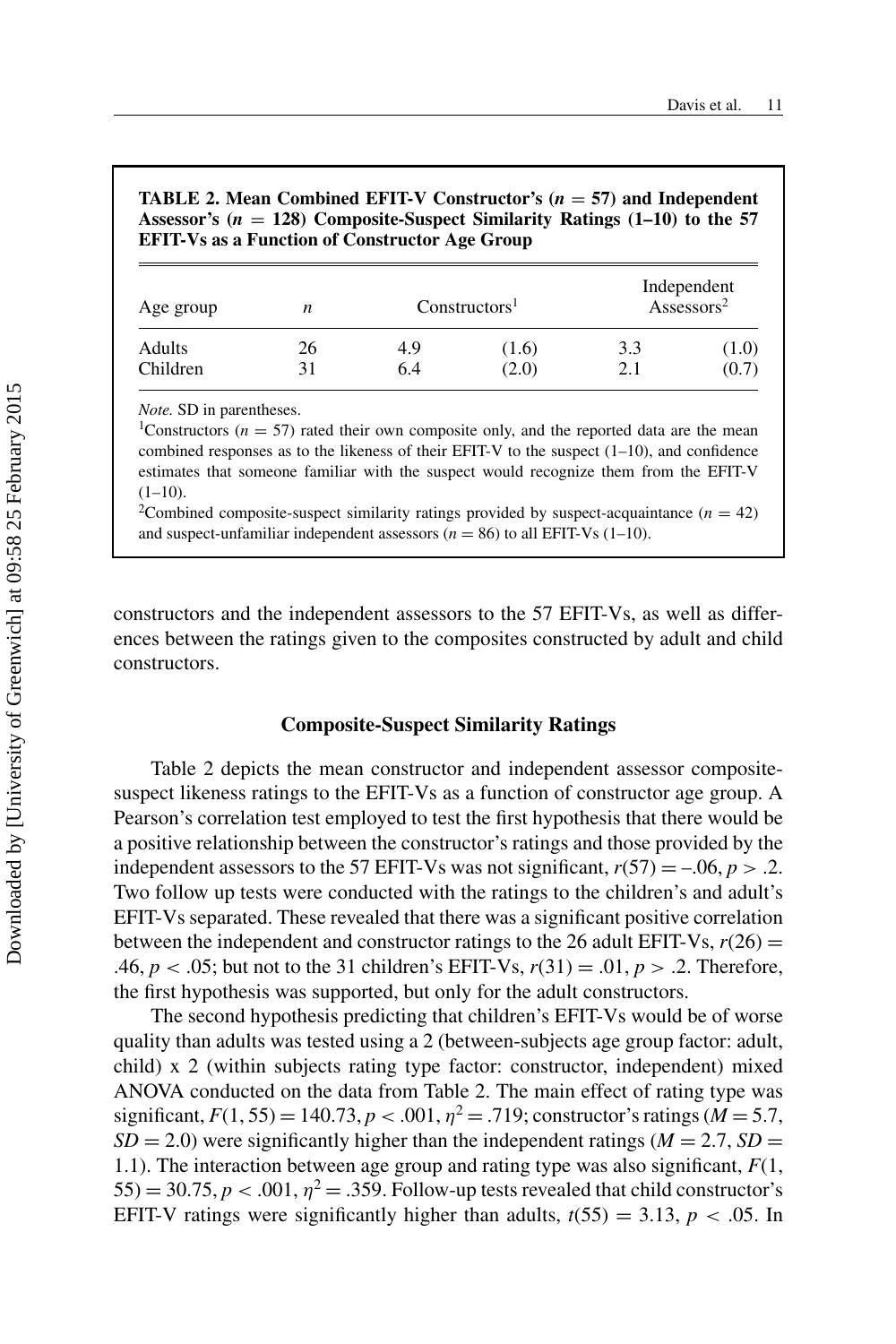|          |              |    | Correct<br>suspect ID |      | Incorrect<br>foil ID |      | Incorrect<br>lineup<br>rejection |      |
|----------|--------------|----|-----------------------|------|----------------------|------|----------------------------------|------|
| Age      | Role         | n  | n                     | $\%$ | $\boldsymbol{n}$     | $\%$ | $\boldsymbol{n}$                 | $\%$ |
| Adult    | Constructors | 26 | 9                     | 34.6 | $\overline{4}$       | 15.4 | 13                               | 50.0 |
|          | Controls     | 41 | 13                    | 31.7 | 13                   | 31.7 | 15                               | 36.6 |
| Children | Constructors | 31 | 6                     | 19.4 | 13                   | 41.9 | 12                               | 38.7 |
|          | Controls     | 35 | 15                    | 42.9 | 17                   | 48.6 | 3                                | 8.6  |

| TABLE 3. Number of Participants and Percentage of Each Video Lineup Out- |  |
|--------------------------------------------------------------------------|--|
| come as a Function of Age Group and Participant Role                     |  |

*Note.* Video lineups contained the "guilty" suspect and eight foils. Selections could be of the suspect, one of the foils, or the lineup could be incorrectly rejected by the participant.

contrast, and as predicted, the independent ratings for EFIT-Vs constructed by adults were significantly higher than those constructed by children,  $t(55) = 5.26$ ,  $p < .05$ .

#### **Video Lineup Responses**

Further analyses tested the last three hypotheses predicting that lineup accuracy would vary by participant role and age group. Table 3 displays the video lineup outcomes (correct suspect ID, incorrect foil ID, incorrect lineup rejection) as a function of age group (adult, child) and participant role (constructor, control). "Not sure" responses were analyzed as lineup rejections  $(n = 3)$ .<sup>4</sup> Overall, 32.3% of outcomes were correct identifications of the suspect, 35.4% were incorrect foil identifications and 32.3% were incorrect lineup rejections. A series of analyses were conducted to test the third, fourth and fifth hypotheses predicting that rates of correct identification from the lineup would be influenced by experimental condition.

A hierarchical backward elimination log-linear analysis (probability for removal *p* < .05) examined the hypotheses that rates of accuracy (*correct* suspect identification vs. combined *incorrect* decisions: foil ID, lineup rejection) would vary as a function of age group and participant role. This produced a model with the likelihood ratio,  $\chi^2(6) = 8.01$ ,  $p = .237$ . The only significant effect was that of accuracy, the majority of participants failed to correctly identify the suspect.

Additional planned chi-squared tests were conducted on the simple effects of participant role for each age group. The first examining the adults, found that in contrast to predictions in the third hypothesis, there were no significant differences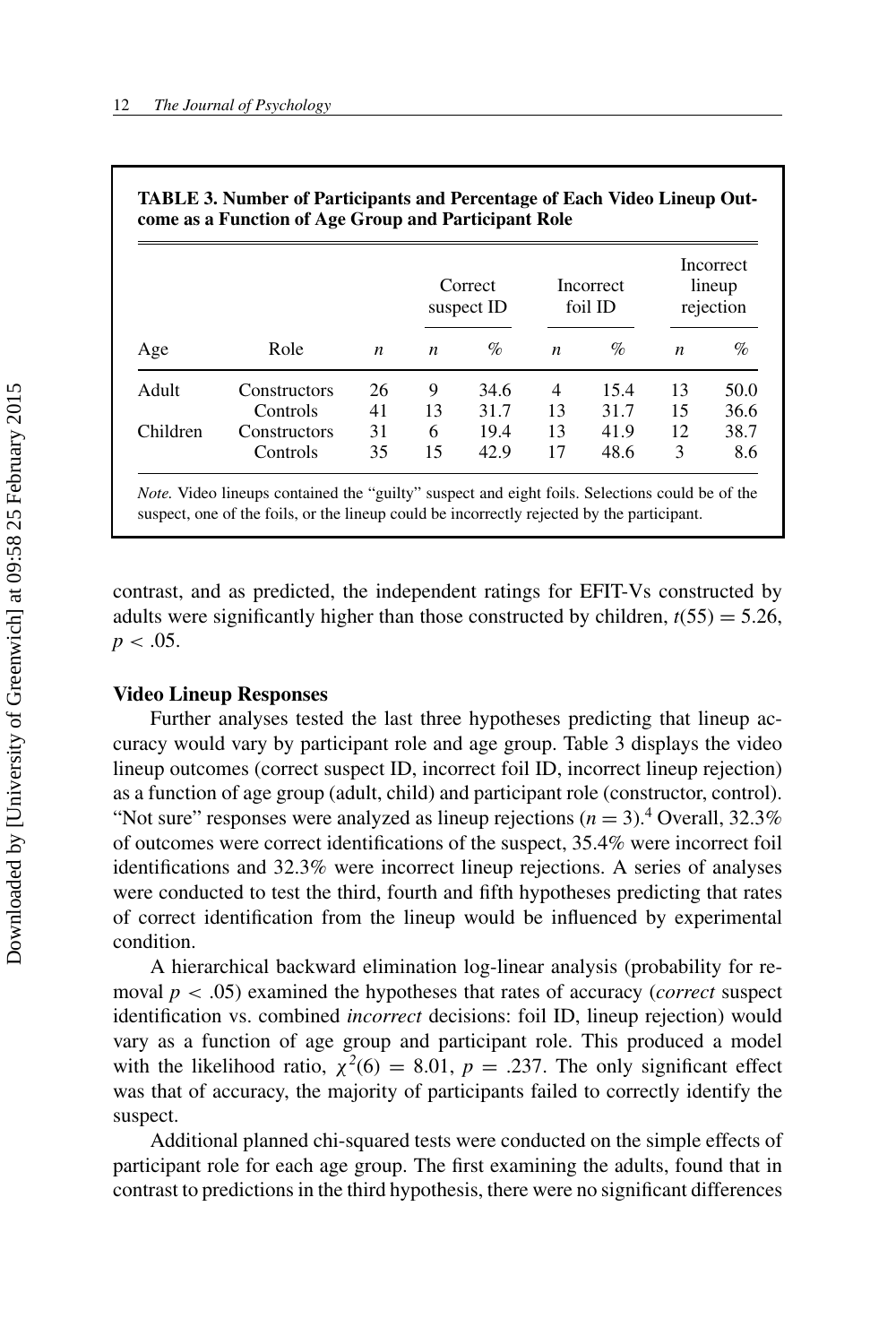in correct suspect identification rates between adult constructors and adult controls (Odds Ratio: OR = 1.09),  $\chi^2(1, 67) < 1, \Phi = .030$ . However, significant simple effects of participant role for the child age group revealed that as predicted in the fourth hypothesis, child controls were approximately twice as likely to make a correct suspect identification than child constructors (OR = 2.21),  $\chi^2(1, 66)$  =  $4.19, p < .05, \Phi = .210.$ 

The simple effects of age group on participant role were also analyzed. The first, supporting the fifth hypothesis, found that as expected there were no differences in correct suspect identification rates between the adult and child controls  $(OR = 0.74)$ ,  $\chi^2(1, 66) = 1.00$ ,  $p > .2$ ,  $\Phi = .115$ . Furthermore, even though the adult constructors were nearly twice as likely than child constructors to make a correct suspect identification this comparison was also nonsignificant ( $OR =$ 1.79),  $\chi^2(1, 57) = 1.70, p > .1, \Phi = .173.$ 

As the correct suspect identification rates were influenced by participant role and age group, additional tests examined whether the remaining lineup choices (foil ID, lineup rejection) differed as a function of these variables. For this, two three-way (age group, participant role, outcome) hierarchical log-linear analyses examined the influence of age group and participant role on firstly, foil IDs, and secondly, incorrect rejections.

The log-linear analysis examining foil identifications (foil identification vs. other decision: suspect ID, lineup rejection) produced a model with a likelihood ratio,  $\chi^2(4) = 6.27$ ,  $p = .180$ ; revealing only a significant interaction between age group and outcome. Children made significantly more foil identifications than adults (OR = 1.79),  $\chi^2(1, 133) = 5.87, p < .05, \Phi = .210$ . Follow up tests found no differences between child controls and constructors  $(OR = 1.16)$ ,  $\chi^2(1, 66)$  < 1,  $Φ = .067$ ; or adult controls and constructors (OR = 2.06),  $χ<sup>2</sup>(1, 67) = 2.24$ ,  $p > .05, \Phi = .183.$ 

The final analysis examining incorrect rejections (incorrect rejection vs. lineup selection: suspect ID, foil ID) produced a model with a likelihood ratio,  $\chi^2(2)$  = 4.93,  $p = 0.085$ . This model included a significant two-way interaction between lineup selections and age group – proportionally almost twice as many children than adults made a selection from the lineup (OR = 1.84),  $\chi^2(1, 133) = 5.52$ ,  $p < .05$ ,  $\Phi = .204$ . There was also a significant two-way interaction between lineup selections and participant role – more than twice as many controls than constructors made a lineup selection (OR = 2.16),  $\chi^2(1, 133) = 6.06, p < .05$ ,  $\Phi = .213$ .

In summary, child constructors provided higher composite-suspect similarity ratings than adults to the EFIT-Vs that they constructed. These results contrasted with the opposite pattern of ratings provided by the independent assessors. Furthermore, rates of identification of the suspect by child constructors were significantly lower than those of child controls.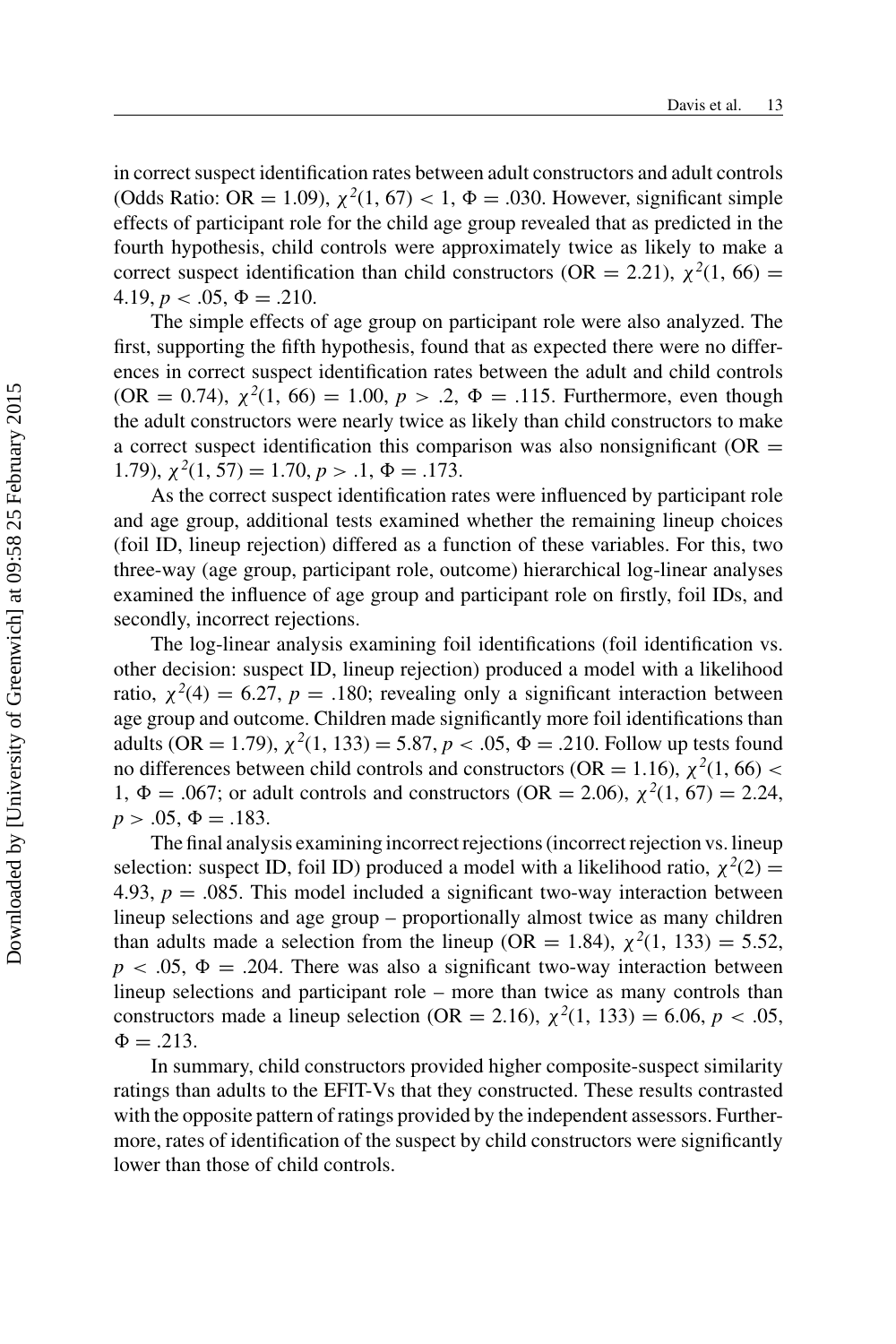#### **Discussion**

The primary aim of the research reported here was to examine the ability of children aged 6–11 years to construct recognizable facial composites using the holistic system EFIT-V with the assistance of an operator. Their EFIT-Vs were compared with those constructed by adults. Consistent with predictions, and with previous research (e.g., Flin et al., 1989; Paine et al., 2008), EFIT-Vs constructed by adults were rated by independent assessors as closer in likeness to the suspects than those constructed by children. Nevertheless, all of the children appeared to fully understand the task demands of creating an EFIT-V. Indeed, some of the child constructor's EFIT-Vs were rated as better suspect likenesses than those produced by the majority of adults: the "best" child-constructed EFIT-V was created by a seven-year-old.

The ease with which the child constructors coped with the EFIT-V system may be a consequence of there being no requirement to provide an initial verbal description—a necessity with an older-style feature-based composite system. Most of us, but children in particular find this difficult (Paine et al., 2008). With EFIT-V, only details of gender and ethnicity are required. Furthermore, the primary whole face construction process required for EFIT-V more closely matches the holistic processes known to drive face recognition even in the youngest children. Anecdotal discussions suggested that the child constructors found the process quite *familiar* and compared it to making avatars for computer games, and some requested, to no avail, to use the system themselves rather than have the operator control the equipment. One possible concern was that the children tended to be satisfied with the construction process far quicker than the adults. The mean construction time differed by approximately 12 minutes. It is unclear however, whether this would be a factor in a real police investigation. Composite production would probably occur in the distraction-free environment of a police station in which a child witness would be more motivated to assist the police, rather than, as in the current research, in a school, with the children knowing that their friends were nearby.

#### **Constructor Composite-Suspect Similarity Ratings**

An additional aim of the study was to examine whether constructors were able to provide realistic assessments of composite-suspect similarity to the EFIT-Vs they constructed. As expected, there was a significant positive relationship between adult constructor's own ratings and the independent ratings, suggesting that adult constructors can provide recognizability ratings that might be used to assist police decisions as to whether EFIT-Vs should be publicized in a real investigation. However, the situation with children was different. Even though child constructed EFIT-Vs received lower independent assessor composite-suspect similarity ratings than those constructed by adults, the child constructors provided significantly higher self-ratings to their own EFIT-Vs, than those provided by the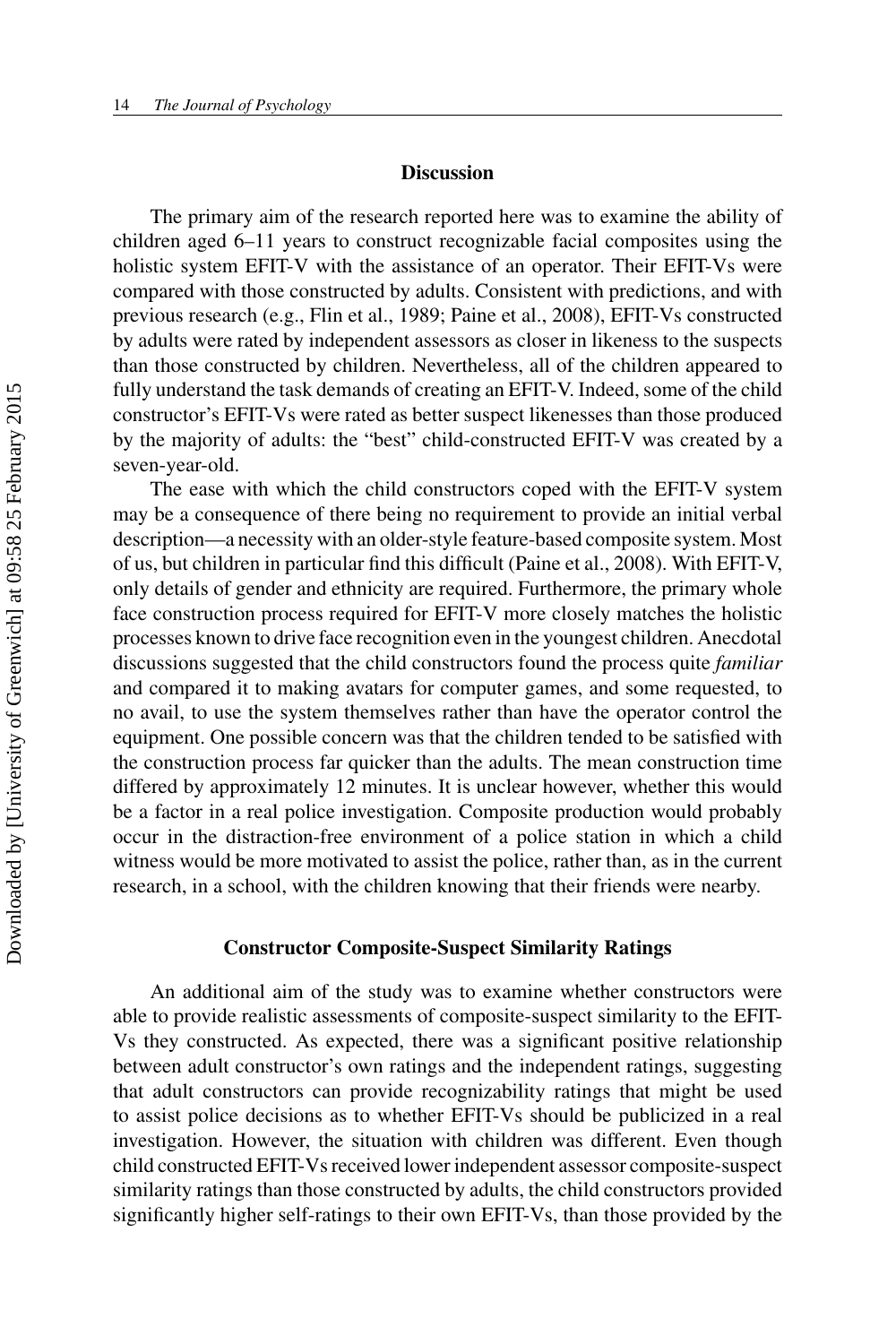adult constructors. Furthermore, unlike with the adults, there was no relationship between child constructors' ratings and the independent ratings. This suggests that many child constructors possessed inflated confidence in the recognizability of their EFIT-Vs, and caution should be taken by the police if decisions as to composite publication are to be partly based on child constructor's opinions.

#### **Video Lineup Outcomes**

The construction of a facial composite is often the first step in the acquisition of eyewitness evidence (McQuiston-Surrett et al., 2006), and while investigating a real crime a composite constructor may subsequently be asked to view the police suspect in a lineup. It is therefore of applied interest to examine the mechanisms underlying the construction of a facial composite and how these might impact on subsequent recognition. This was measured in the current study by comparing the video lineup identification performance of the constructors, with age-matched non-composite creating controls. In contrast to previous research with EFIT-V (Davis et al., 2014), as well as expectations that construction would enhance suspect recognition rates, adult constructors (34.6%) and controls (31.7%) made an approximately equal proportion of correct suspect identifications from the lineups. Nevertheless, these results stand in stark contrast to previous research employing *feature-based* composite systems finding that constructor lineup accuracy was inferior to that of controls (Davies et al., 1978; Kempen & Tredoux, 2012; Wells et al., 2005).

The lineup results for the children in the current research however contrast with those of the adults. Child constructors (19.4%) were less likely to make correct suspect identifications from the lineup than the child controls (42.9%). Instead, child constructors were far more likely to reject the lineup (38.7%) than child controls (8.6%). As the children's composites tended to be rated by the independent assessors as less recognizable than those constructed by adults, these results also suggest that the composite production process may have adversely impacted children's memory of the suspect. If replicated in a real investigation, the concern would be that a child composite constructor would be less likely to identify the actual suspect from a lineup.

#### **Research Limitations**

There were limitations to the current study that might be expected to influence its forensic validity. Firstly, participant numbers in each lineup condition were relatively low. However, this did not influence the critical analyses relating to the hypotheses, as non-significant effects were accompanied with low odds ratios and small effects sizes suggesting that the recruitment of additional participants would have had little influence on conclusions. Secondly, composite-suspect similarity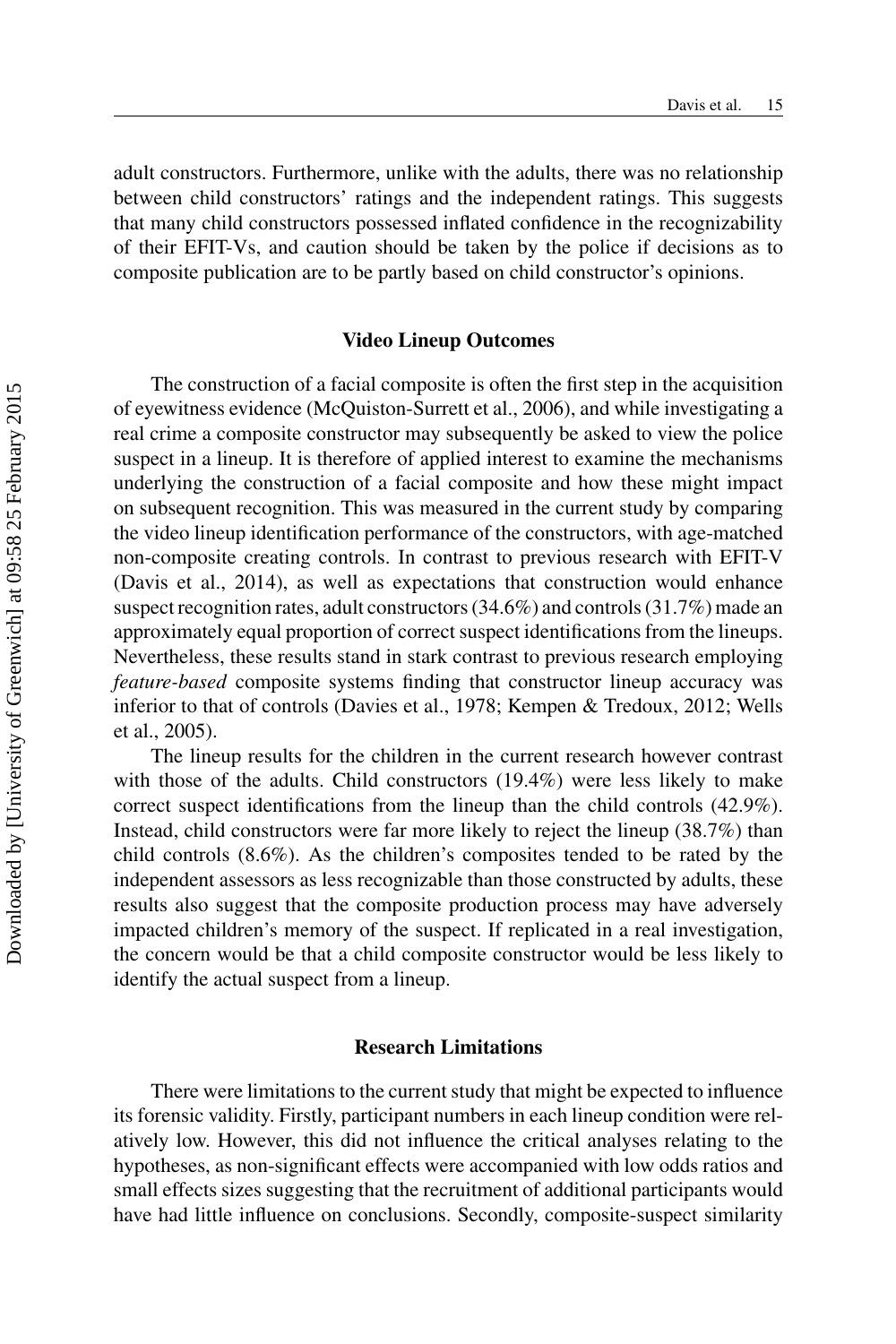ratings may not exactly assess the same processes that are involved when the suspect depicted in a composite is recognized by someone familiar. However, research comparing naming rates with composite-suspect similarity ratings provided by assessors familiar with suspects has found similar patterns of results (e.g., Valentine, Davis, Thorner, Solomon, & Gibson, 2010). Thirdly, only two "suspects" were included in the design, and even though each suspect was represented within each condition, generalizability of the results may be limited (see Wells & Windschitl, 1999). Ideally, further research of a similar nature could include additional suspects. Last, accurate memory for faces (for a meta-analysis see Deffenbacher, Bornstein, McGorty, & Penrod, 2008) and composite recognizability (Davis et al., 2010; Frowd et al., 2005) tends to be reduced following a delay, and the brief delay before composite production in the current study would rarely be achieved in police investigations. Nevertheless, best practice is to attempt to construct a composite on the same day as the crime, and video lineups in England and Wales can be assembled in minutes, and the results reported here provide an indication of the best EFIT-V recognizability and lineup identification rates that could be expected. Extended delays would reduce performance on both tasks.

#### **Implications**

In the UK, guidelines published by the Association of Chief Police Officers (ACPO, 2009) acknowledge the difficulty witnesses may have in providing a description of the suspect, which is an essential process when constructing a feature-based composite. Instead, they suggest that many witnesses may prefer a holistic system such as EFIT-V as no detailed suspect description is required. This should provide a benefit to children who particularly find this difficult. Consistent with previous findings, the research reported here demonstrated that with some notable exceptions, EFIT-Vs constructed by children tended to be worse than those constructed by adults. However, even the youngest children were capable of understanding the technical demands of EFIT-V. Therefore, the system appears ideal for use in real police investigations involving child witnesses (for examples of EFIT-Vs constructed by 8-year-old children in a police investigation see "Police release efits," 2014). It should be noted that a similar construction process is used with alternative holistic facial composite systems (e.g., EvoFIT, ID), and it is likely that the results reported here would generalize to those systems.

The research also demonstrated that following the construction of an EFIT-V, child, but not adult constructors, were less likely to correctly identify the suspect from a video lineup. Failure to make an identification might reduce the likelihood of a conviction in a real case. However, in the UK, a facial composite should only be constructed if there is no suspect in the case (PACE, 1984, Code D), and an investigating team will need to weigh up the options of asking a child witness to construct a composite and at least potentially generating a lead. If no composite is produced it may well be that no suspect will ever be identified.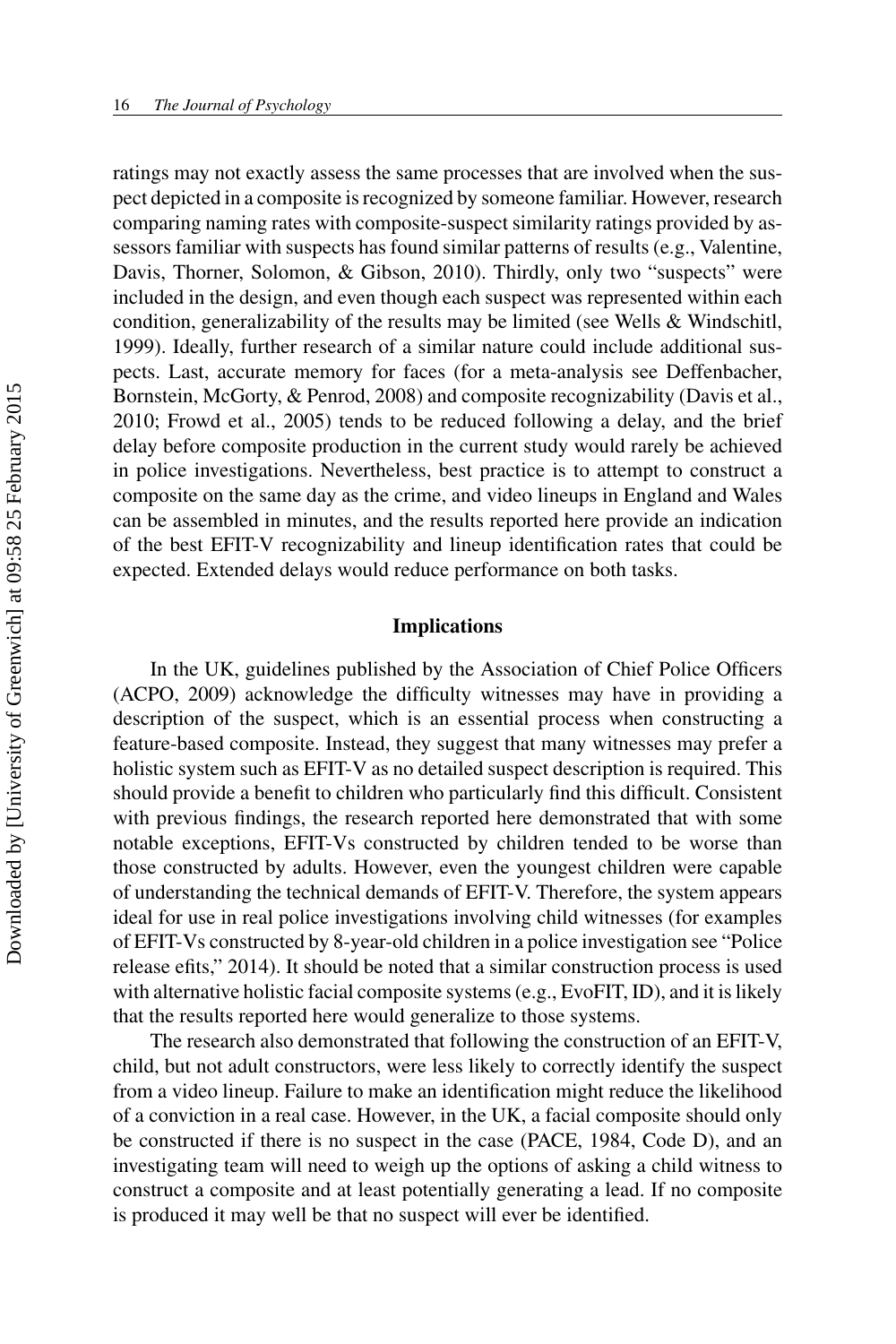Higher rates of real suspect identification have occurred following the police replacement of feature-based composite systems with holistic systems (e.g., Frowd et al., 2010; Solomon et al., 2012). As such, with holistic facial composite systems becoming the standard for many worldwide police forces, it is hoped that the research reported here will encourage the use of such systems with young child witnesses.

#### **NOTES**

1. A Pearson's correlation test found a strong positive relationship between the compositesuspect similarity ratings provided by the suspect-acquaintance assessors, and those provided by the suspect-unfamiliar assessors to the 57 EFIT-Vs,  $r(57) = .89$ ,  $p < .001$ , suggesting that regardless of familiarity, these ratings measured the same construct and therefore for brevity the two groups were pooled for all further analyses.

2. A Pearson's correlation test found a strong positive relationship between constructors' self-assessments of EFIT-V recognizability and their belief their composite would be subsequently recognized,  $r(57) = .52$ ,  $p < .001$ . As these data were therefore essentially measuring the same construct, these data were combined for all further analyses by calculating each constructor's mean *composite*-*suspect likeness rating* from the two scales.

3. The composite-suspect similarity ratings significantly differed between the EFIT-Vs constructed of the two suspects, suggesting it may have been easier to construct a likeness of one than the other. However, this *suspect* variable did not interact with any other on any analyses and therefore these suspect data were pooled.

4. All reported analyses on lineup outcomes were conducted with and without the inclusion of the three "not sure" response participants. There were no differences in conclusions.

#### **AUTHOR NOTES**

**Josh P. Davis** is a senior lecturer in the Department of Psychology, Social Work, and Counselling at the University of Greenwich. His research interests include eyewitness identification and individual differences in face recognition ability. **Sarah Thorniley** is a former student of the University of Greenwich who currently works in the Faculty of Architecture, Computing, and Humanities at the university. **Stuart Gibson** is a Lecturer in the School of Physical Sciences at the University of Kent. His research interests include facial identification, digital image and signal processing, and machine learning. **Chris Solomon** is a Reader in the School of Physical Sciences at the University of Kent. His research interests include digital image processing, evolutionary methods, face models, and search optimization techniques.

#### **ACKNOWLEDGMENTS**

This research was approved by the University of Greenwich Research Ethics Committee following guidelines issued by the British Psychological Society. Parts of this research were presented at the Identifying the Suspect: Improving Facial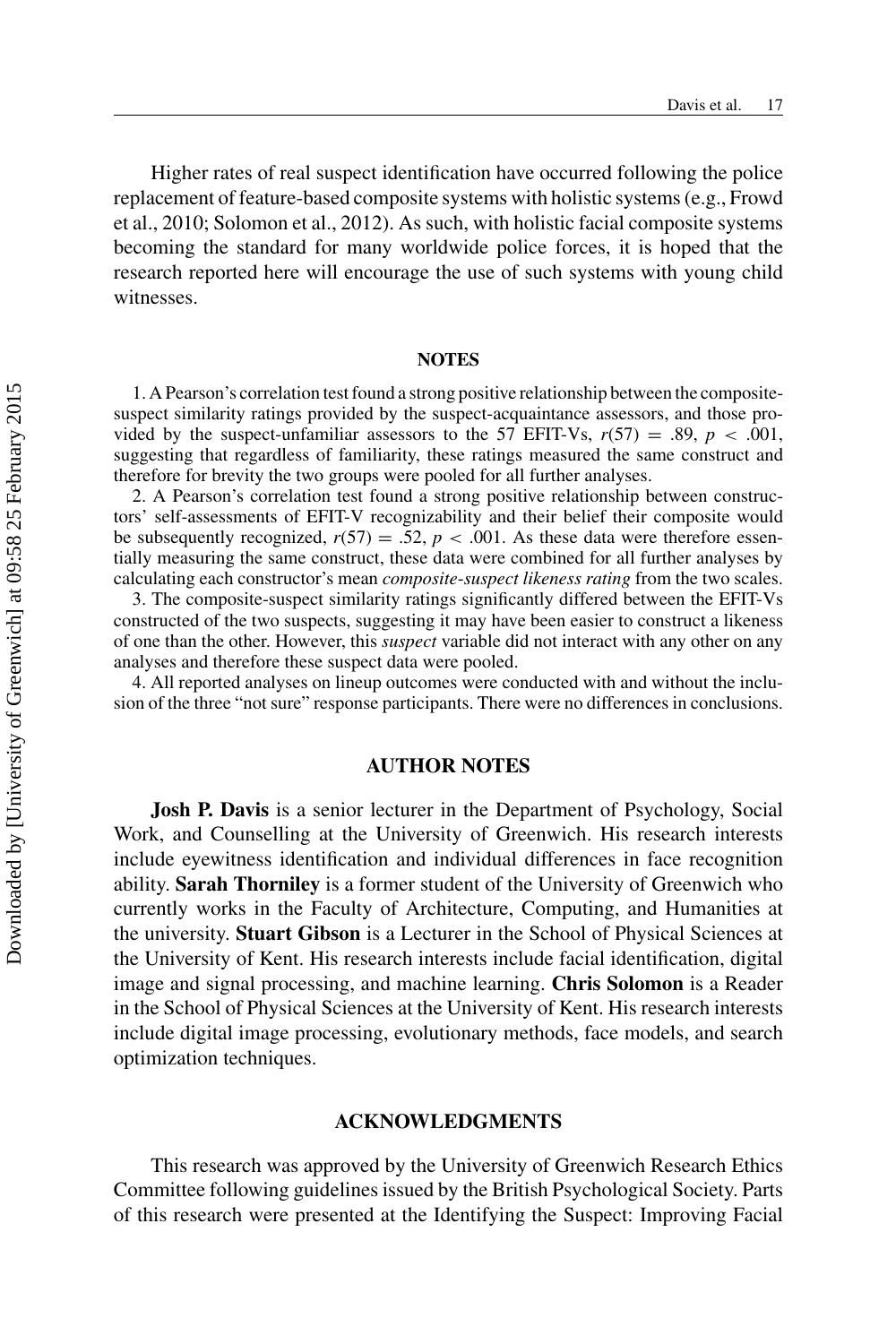Composites Workshop, Institute of Psychological Sciences, University of Leeds, January 2013.

The authors would like to thank the following for their help with data collection: Andreea Maigut, Rebecca Fell, Ima Fagerbakke, Ionela Jurj, Michael Sansom, Corrado Ranalli, Beckie Hogan, and Kelty Battenti. They would also like to thank the anonymous reviewers of an earlier version of this article.

Solomon and Gibson are faculty members of the University of Kent and directors of VisionMetric Ltd. VisionMetric Ltd. markets the EFIT-V and E-FIT facial composite systems. Solomon and Gibson's contribution to this work was to train the operator, the development of the software, and provision of software support. Data collection, analysis, and interpretation were performed by Davis and Thorniley.

#### **REFERENCES**

- Association of Chief Police Officers. (ACPO; 2009). *Facial Identification Guidance*. Retrieved from http://www.acpo.police.uk/documents/crime/2009/200911CRIFIG01.pdf
- Bruce, V., Campbell, R. N., Doherty-Sneddon, G., Import, A., Langton, S., McAuley, S., & Wright, R. (2000). Testing face processing skills in children. *British Journal of Developmental Psychology*, *18*, 319–333. doi:10.1348/026151000165715
- Cassia, V., Picozzi, M., Kuefner, D., Bricolo, E., & Turati, C. (2009). Holistic processing for faces and cars in preschool-aged children and adults: Evidence from the composite effect. *Developmental Science*, *12*, 236–248. doi:10.1111/j.1467-7687.2008.00765.x
- Coxon, P., & Valentine, T. (1997). The effects of the age of eyewitnesses on the accuracy and suggestibility of their testimony. *Applied Cognitive Psychology*, *11*, 415–430. doi:10.1002/(SICI)1099-0720(199710)11:5<415::AID-ACP469>3.0.CO;2-A
- Davies, G., Shepherd, J. W., Shepherd, J., Flin, R., & Ellis, H. (1986). Training skills in police Photo-FIT operators. *Policing*, *2*, 35–46.
- Davies, G., Tarrant, A., & Flin, R. (1989). Close encounters of the witness kind: Children's memory for a simulated health inspection. *British Journal of Psychology*, *80*, 415–429. DOI: 10.1111/j.2044-8295.1989.tb02333.x
- Davies, G. M., Ellis, H., & Shepherd, J. (1978). Face identification: the influence of delay on accuracy of Photofit construction. *Journal of Police Science and Administration*, *6*, 35–42.
- Davies, G. M., & Valentine, T. (2007). Facial composites: forensic utility and psychological research. In R. C. L. Lindsay, D.F. Ross, J. D. Read, & M. P. Toglia (Eds.), *Handbook of Eyewitness Psychology. Volume 2: Memory for People* (pp. 59–83). Mahwah, NJ: LEA.
- Davis, J. P., Gibson, S., & Solomon, C. (2014). The positive influence of creating a holistic facial composite on video line-up identification. *Applied Cognitive Psychology*, *28*, 634–639. doi:10.1002/acp.3045
- Davis, J. P., Sulley, L. Solomon, C., & Gibson, S. (2010). A comparison of individual and morphed facial composites created using different systems. In G. Howells, K. Sirlantzis, A. Stoica, T. Huntsberger, & A. T. Arslan (Eds.), *2010 IEEE International Conference on Emerging Security Technologies* (pp. 56–60). Canterbury, UK: IEEE Computer Society.
- Deffenbacher, K. A., Bornstein, B. H., McGorty, E. K., & Penrod, S. D. (2008). Forgetting the once seen face: Estimating the strength of an eyewitness's memory representation. *Journal of Experimental Psychology: Applied*, *14*, 139–150. doi.org/10.1037/1076- 898X.14.2.139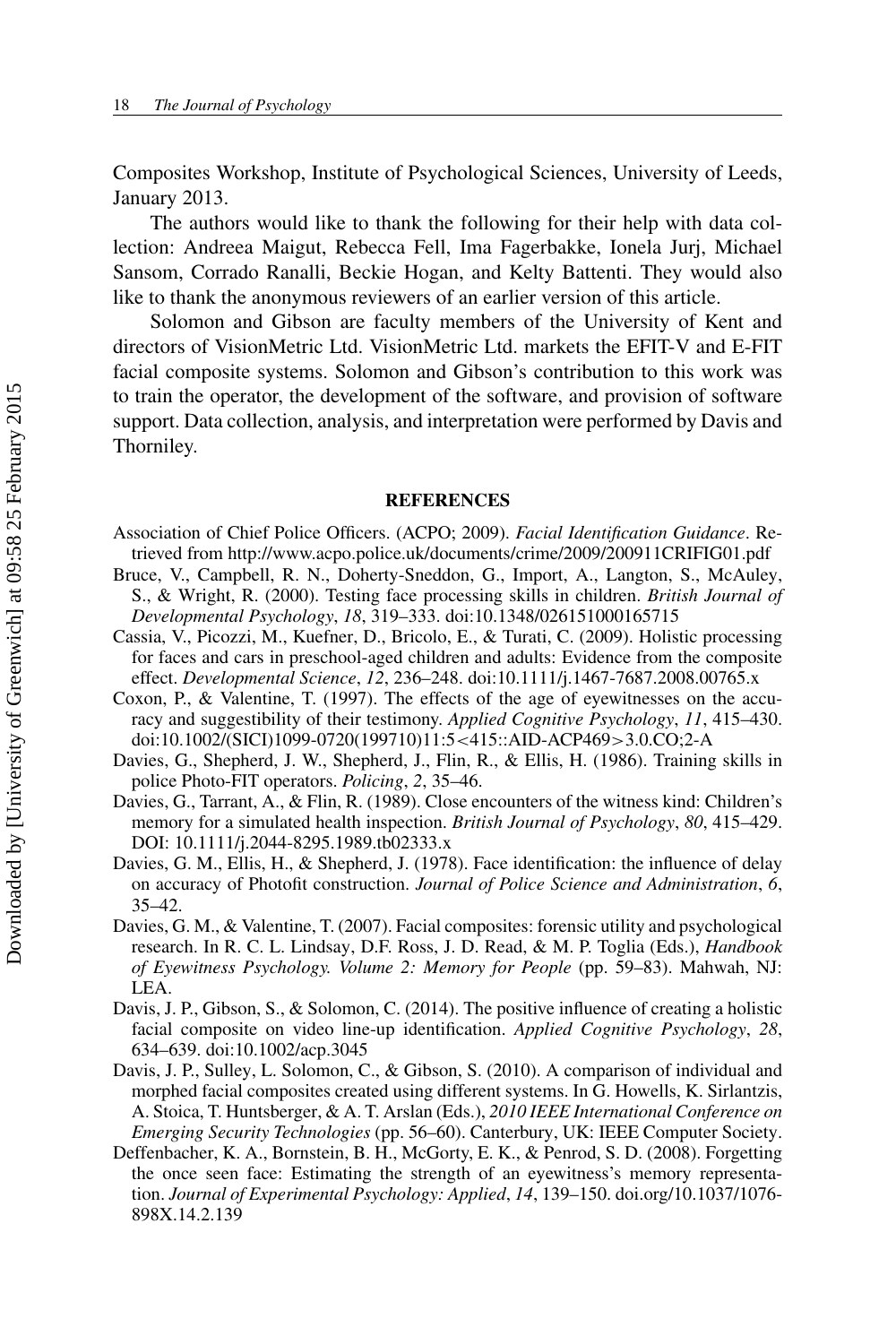- de Heering, A., Houthuys, S., & Rossion, B. (2007). Holistic face processing is mature at 4- years of age: Evidence from the composite face effect. *Journal of Experimental Child Psychology*, *96*, 57–70. doi:10.1016/j.jecp.2006.07.001
- Farah, M. J., Wilson, K. D., Drain, M., & Tanaka, J. N. (1998). What is "special" about face perception. *Psychological Review*, *105*, 482–498. doi.org/10.1037/0033-295X.105.3.482
- Finger, K., & Pezdek, K. (1999). The effect of cognitive interview on face identification accuracy: Release from verbal overshadowing. *Journal of Applied Psychology*, *84*, 340–348. doi.org/10.1037/0021-9010.84.3.340
- Flin, R., Markham, R., & Davies, G. (1989). Making faces: Developmental trends in the construction and recognition of photofit face composites. *Journal of Applied Developmental Psychology*, *10*, 131–145. doi:10.1016/0193-3973(89)90001-4
- Frowd, C. D., Carson, D., Ness, H., Richardson, J., Morrison, L., Mclanaghan, S., & Hancock, P. (2005). A forensically valid comparison of facial composite systems. *Psychology, Crime & Law*, *11*, 33–52. doi:10.1080/10683160310001634313
- Frowd, C. D., Hancock, P. J., Bruce, V., McIntyre, A. H., Pitchford, M., Atkins, R., & Sendrea, G. (2010). Giving crime the "evo": Catching criminals using EvoFIT facial composites. In G. Howells, K. Sirlantzis, A. Stoica, T. Huntsberger, & A. T. Arslan (Eds.), *International Conference on Emerging Security Technologies* (pp. 36–43). Canterbury, UK: IEEE Computer Society.
- Gawrylowicz, J., Gabbert, F., Carson, D., Lindsay, W., & Hancock, P. (2012). Holistic versus featural facial composite systems for people with mild intellectual disabilities. *Applied Cognitive Psychology*, *26*, 716–720. doi:10.1002/acp.2850
- Hasel, L. E., & Wells, G. L. (2007). Catching the bad guy: Morphing composite faces helps. *Law and Human Behavior*, *31*, 193–207. doi.org/10.1007/s10979-006-9007-2
- Havard, C., & Memon, A. (2013). The Mystery Man can help reduce false identifications for child witnesses: Evidence from video lineups. *Applied Cognitive Psychology*, *27*, 50–59. doi:10.1002/acp.2870
- Kehn, A., Renken, M. D., Gray, J. M., & Nunez, N. L. (2014). Developmental trends in the process of constructing own- and other-race facial composites. *The Journal of Psychology: Interdisciplinary and Applied*, *148*, 287–304. doi:10.1080/00223980.2013. 794122
- Kempen, K., & Tredoux, C. G. (2012). "Seeing is believing": The effect of viewing and constructing a composite on identification performance. *South African Journal of Psychology*, *42*, 434–444. doi:10.1177/008124631204200315
- Koehn, C. E., & Fisher, R. P. (1997). Constructing facial composites with the mac-a-mug pro system. *Psychology, Crime and Law*, *3*, 209–218. doi:10.1080/10683169708410815
- McQuiston-Surrett, D., Topp, L. D., & Malpass, R. S. (2006). Use of facial composite systems in US law enforcement agencies. *Psychology, Crime & Law*, *12*, 505–517. DOI:10.1080/10683160500254904
- Meissner, C. A., & Brigham, J. C. (2001). A meta-analysis of the verbal overshadowing effect in face identification. *Applied Cognitive Psychology*, *15*, 603–616. doi:10.1002/acp.728
- Memon, A., Meissner, C. A., & Fraser, J. (2010). The Cognitive Interview: A meta-analytic review and study space analysis of the past 25 years. *Psychology, Public Policy, & Law*, *16*, 340–372. doi.org/10.1037/a0020518
- Paine, C., Pike, G. E., Brace, N. A., & Westcott, H. L. (2008). Children making faces: The effect of age and prompts of children's facial composites of unfamiliar faces. *Applied Cognitive Psychology*, *22*, 455–474. doi:10.1002/acp.1374
- Parker, J. F., & Carranza, L. E. (1989). Eyewitness testimony of children in target-present and target absent lineups. *Law and Human Behavior*, *13*, 133–149. doi:10.1007/BF01055920